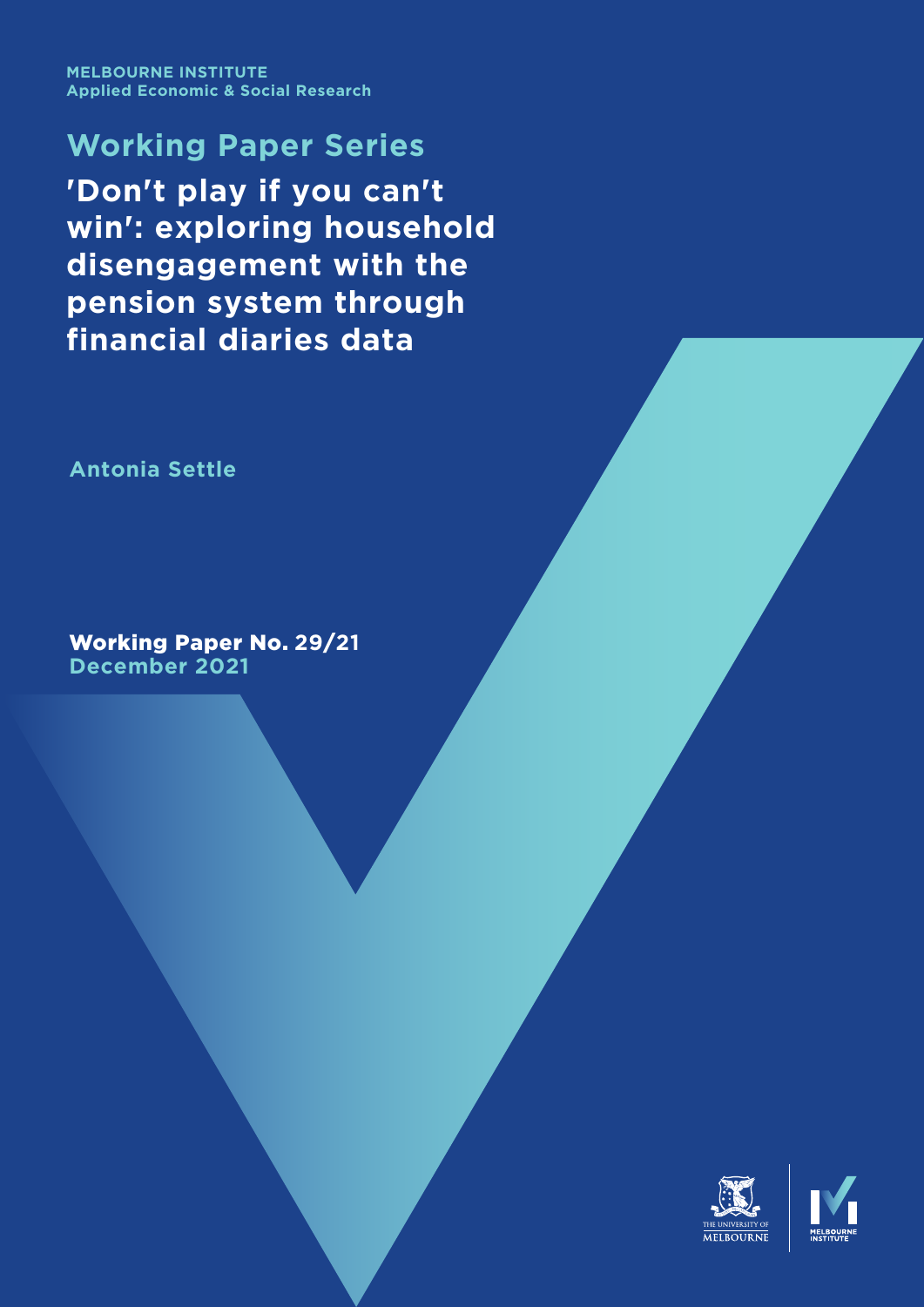# **'Don't play if you can't win': Exploring household disengagement with the pension system through financial diaries data**

**Antonia Settle McKenzie Postdoctoral Fellow Melbourne Institute: Applied Economic & Social Research, The University of Melbourne**

**Melbourne Institute Working Paper No. 29/21**

**December 2021**

**Melbourne Institute: Applied Economic & Social Research The University of Melbourne Victoria 3010 Australia**  *Telephone* **+61 3 8344 2100**  *Fax* **+61 3 8344 2111**  *Email* **melb-inst@unimelb.edu.au**  *Website* **melbourneinstitute.unimelb.edu.au**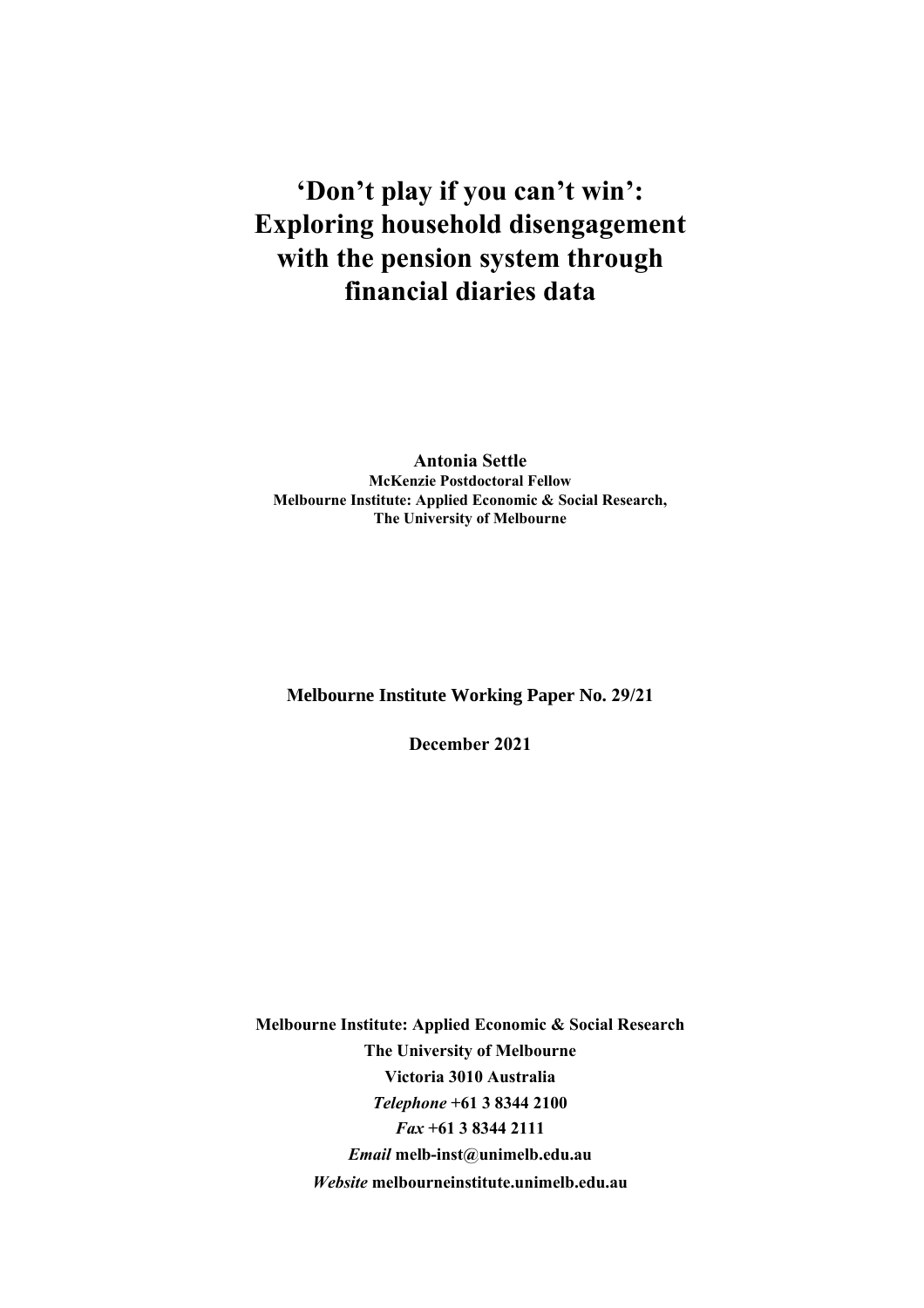#### **Abstract**

Household disengagement in retirement planning is an important policy issue across the OECD. In contrast to conventional behavioural economics framing, this paper draws on the literature on political alienation and insider/outsider theory to explore links between distributional outcomes and household engagement with Australia's defined contribution pension system. The paper argues that support for the system is much weaker than assumed in the empirical literature, which tends to ignore concerns about equity even as they arise in empirical research, because distributional issues don't sit comfortably in the prevailing behavioural framework. The paper uses primary survey data collected in a financial diaries study to construct objective and subjective measures of attitudes, engagement and distributional outcomes for individual households in the pension system. The analysis finds widely held concerns about fairness and a positive correlation between disengagement and poor distributional outcomes within the pension system.

#### **JEL classification:** J32; G41; D31

**Keywords:** superannuation, households, inequality, financial diaries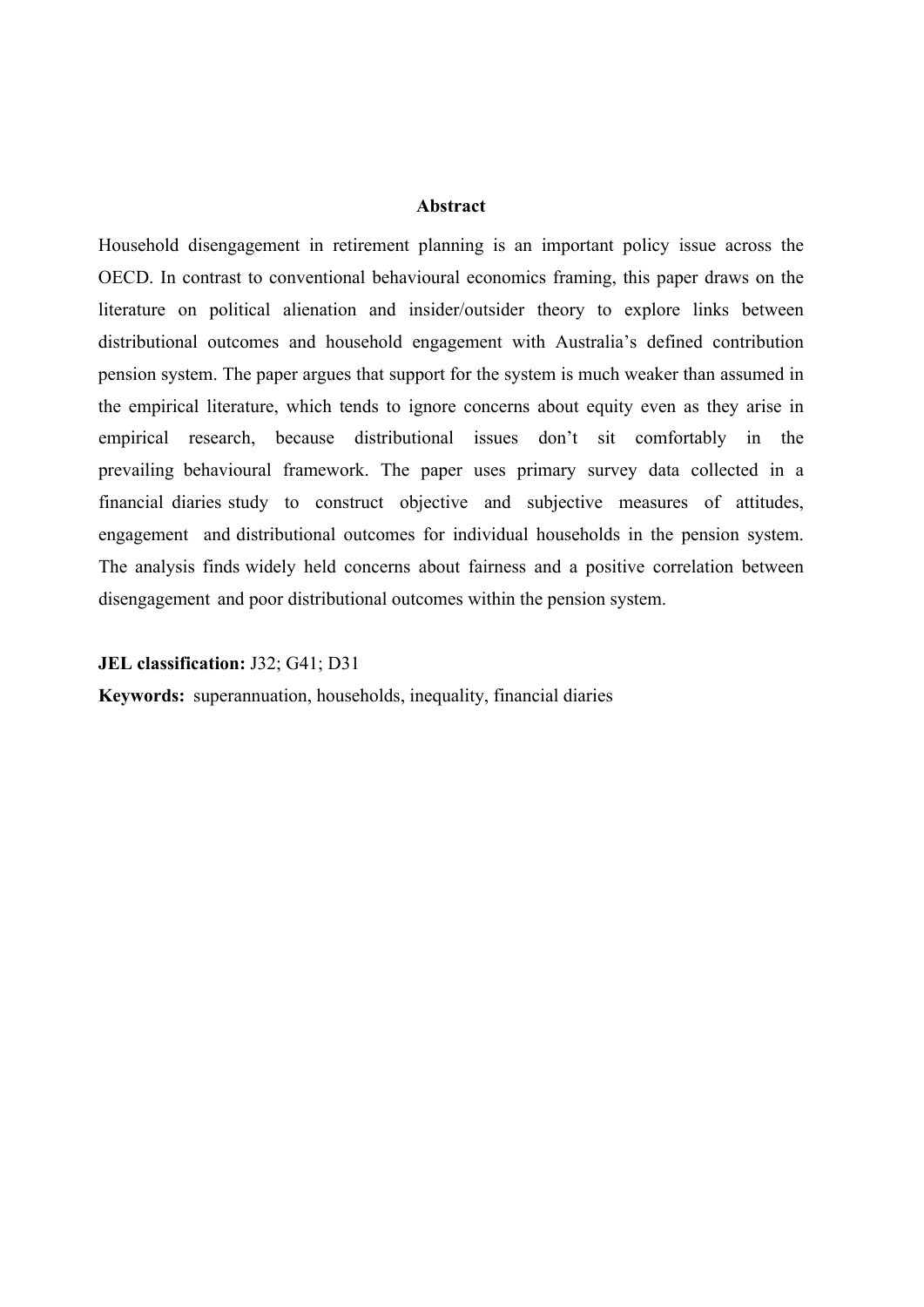### **Introduction**

Retirement savings remain problematic for social policy across the OECD. In economies where individual responsibility has been aggressively promoted through policy reform, the widespread failure of individuals to step up to their financial obligations is particularly troublesome. Australia's defined contribution pension system, for example, requires household engagement both to deliver decent retirement incomes to households and to maintain efficiency in the system itself. With the public pension set on or around the poverty line (Melbourne Institute, 2021), the onus is on households to avoid elderly poverty by assessing their own retirement income needs, taking advantage of tax concessions by choosing to sacrifice current income to voluntary payments and choosing a pension stream that strikes the right balance between risk and return in the best performing fund. But the system also requires active household engagement because it relies on some degree of market self-regulation, in which consumers' informed choice and active switching maintains effective competition between pension providers (Productivity Commission, 2018a).

With Australia's pension system now over 30 years old, however, Australian households are still falling far short in their obligations. Households tend to rely on default options instead of making individualized decisions about pension products and seldom shop around between products and funds, thus accruing high and unnecessary fees in products ill-suited to their preferences (Butt et al. 2018; Productivity Commission, 2018a; Gerrans, 2012). Generous tax breaks fail to attract commensurate voluntary contributions (Butt et al. 2018; Feng, 2014) and the system tends to be poorly understood: most adults don't know the size of their pension savings, are unfamiliar with the incentives for participation and don't properly understand basic investment principles (Agnew, Bateman and Thorp, 2013; Agnew, Dalton et al. 2013; Ali, Anderson et al., 2015).

Household disengagement in the pension system is similarly problematic in other OECD countries, where the same underlying principles of consumer choice and market competition have been implemented through pension reform. Like in Australia, these defined contribution systems require household engagement insofar as they require that households ensure they have appropriate occupational and private savings to supplement meagre public pensions. Although details vary, the Australian example is instructive because it is weighted heavily away from the public pension pillar, thereby emphasizing the dynamics of engagement that are, to varying degree, relevant to all OECD pension systems.

In order to understand disengagement with the pension system, this paper draws on the small but growing literature on political alienation and political participation, which marks out a relationship between economic marginalization and electoral participation. This literature focuses on those such as Ferragina, Arrigoni and Spreckelsen's (2020) 'invisibles', who are unemployed or precariously employed and are at risk of poverty. These groups have less trust in institutions and are less likely to participate in social and political life. More specifically, these 'labor market outsiders' are more likely to abstain from voting or to vote for radical parties (Schraff, 2019; Emmenegger, Schraff and Marx, 2015; Rovny and Rovny, 2017). Captured by Goodin and Dryzek's phrase 'don't play if you can't win'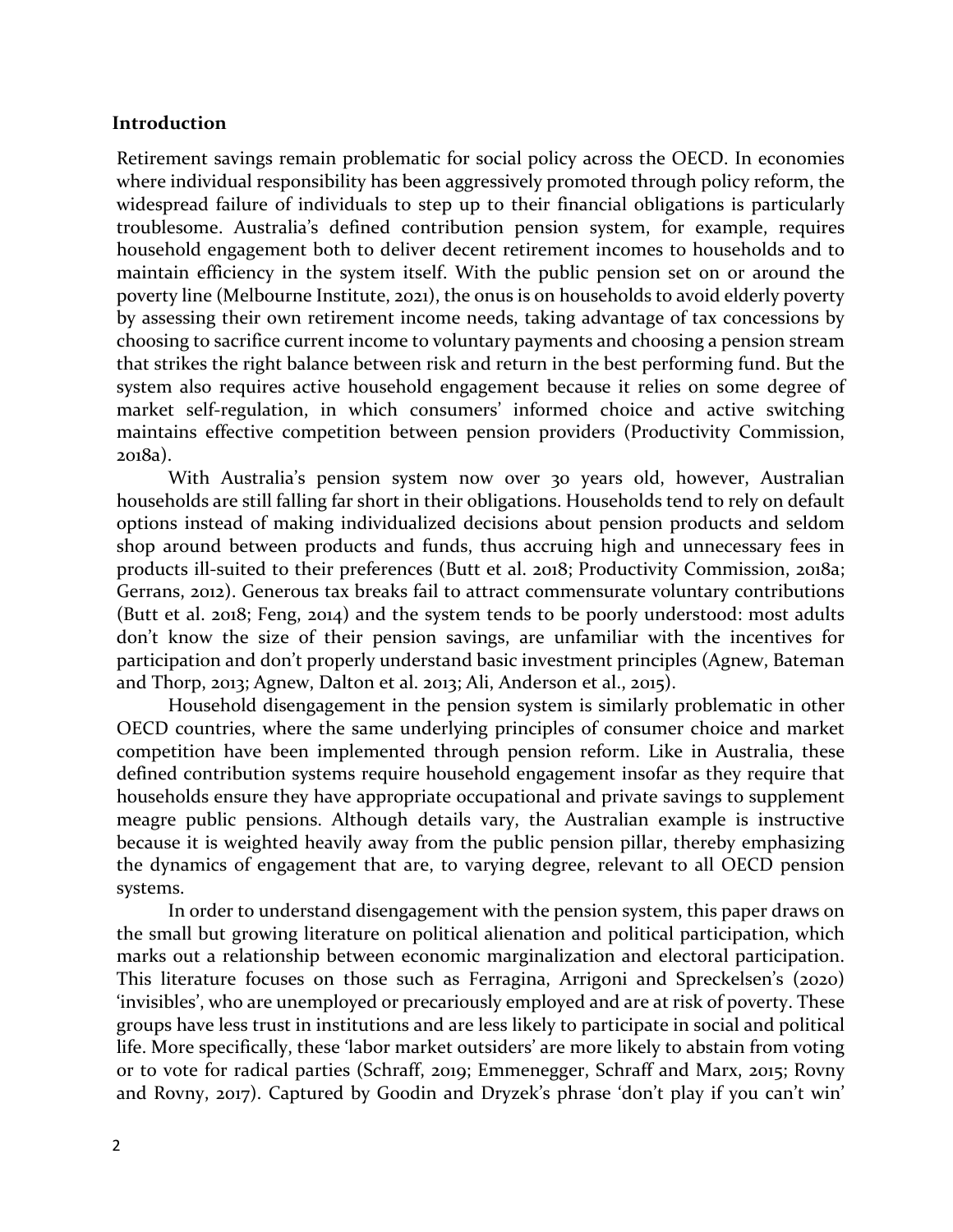(1980:292), these groups are seen to have rejected mainstream politics because they see the system as stacked against them.

The present paper overlays this framework onto the dynamics of disengagement in Australia's defined contribution system to capture the interaction of citizens with their pension obligations in the context of the pension system as a public, and indeed compulsory, system (Donald, 2009). It thus extends the alienation literature's analysis of disengagement with the *political* responsibilities of citizenship to disengagement with the newer *financial* responsibilities of citizenship. Certainly, civic responsibilities have grown to include prudent financial behavior, not only in terms of investment in assets but also investment in human capital and insurance coverage, as the pillars of social policy – housing, education, healthcare and pensions – have become investible assets (Martin, 2001). The shift from defined benefit to defined contribution pensions is integral to this stepping up of responsibilities, or what Langley (2006) describes as 'the making of the investor subject'. The push for financial literacy, which is now taught alongside traditional civic education in schools, is a symptom of this change.

This paper considers the question of disengagement in Australia's defined contribution system using household data collected in a financial diaries study, which collects a combination of detailed household financial data and in-depth qualitative interview data over a sustained period of engagement with each household. The analysis is consequently able to build on in-depth knowledge of individual households' social and economic circumstances to explore the hypothesis that distributional outcomes in the pension system affect the degree to which individuals engage with the system.

The findings suggest that those who are disadvantaged by the system (such as women, low-paid workers and the self-employed) see themselves as marginal to the pension system and don't see the system as a trusted and legitimate pillar of social policy (in contrast, for example, to the healthcare, policing and tax system). That is, these groups see themselves as peripheral to the constituency for whom the system was designed and thus see themselves as losing out in the system. Moreover, the analysis finds that this marginalization is associated with low levels of engagement with the pension system. Its central proposition is that widespread disengagement may in fact reflect a serious lack of support for the system amongst ordinary people, even though Australians are widely understood to support the system. Indeed, commentators, policymakers and the pension fund sector itself have long celebrated the system as an exemplary national policy achievement, consistently rated amongst the top four in the Mercer Global Pension Index.

The present paper's approach is thus distinct to that taken in industry, academic and policy circles, where the persistent failure of households to adequately engage with their financial obligations relating to retirement is addressed in terms of behavioral biases and deficient financial literacy. The behavioral approach follows the seminal contribution of Benartzi and Thaler (2007) in applying behavioral insights first developed by Kahneman and Tversky (1979) to the decisions that households make about retirement income. An extensive behavioral economics literature henceforth explores how 'bounded rationality' and psychological factors, such as 'present bias' or the tendency to rely on heuristics, deter individuals from choosing and implementing optimal strategies in relation to retirement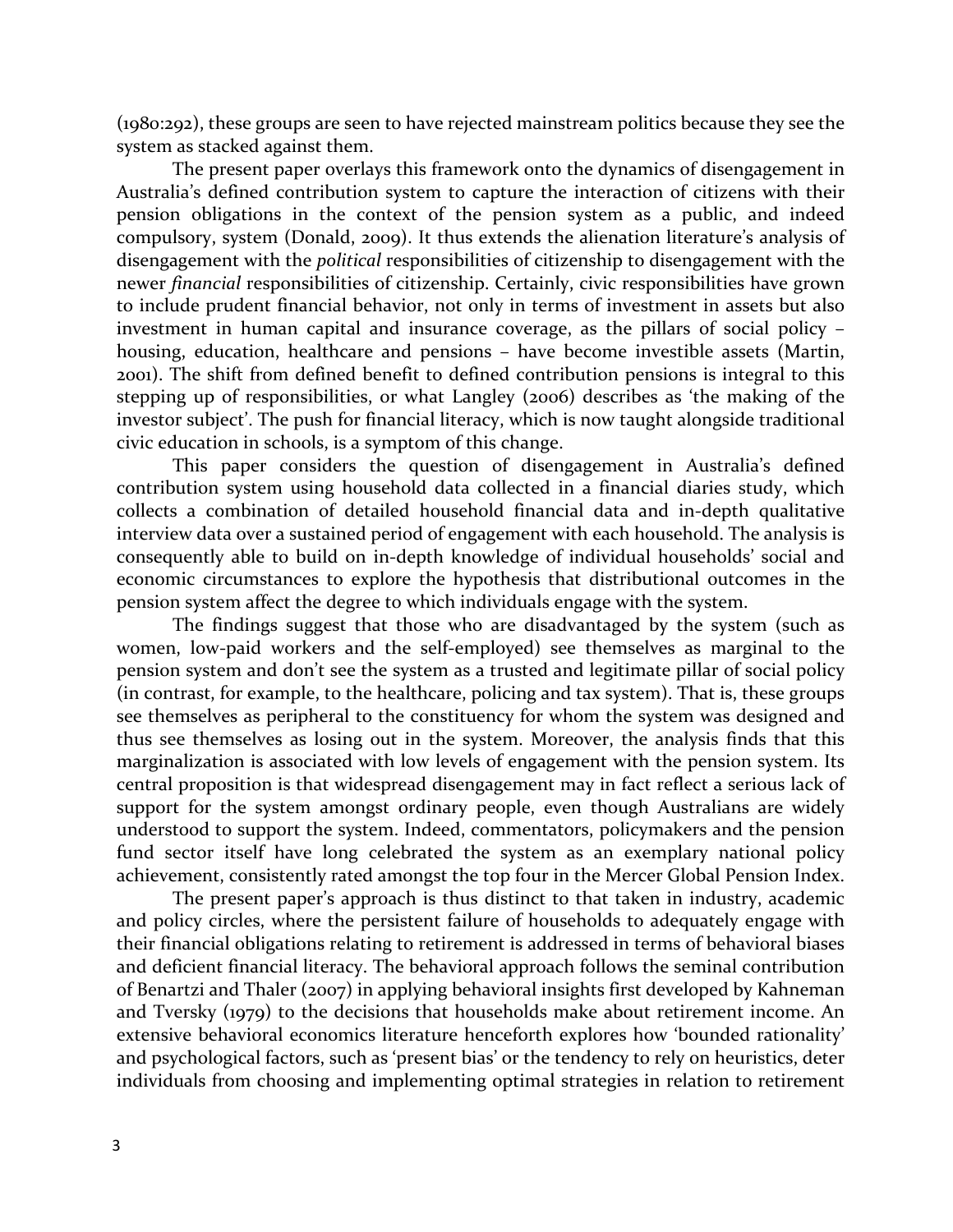preparedness.[1](#page-5-0) This literature points policymakers towards the detail of policy design on the short-term, and a longer-term agenda of financial education. From discursive devices to the design of default options, pension systems are consequently curated by policymakers to work with the suite of biases that behavioral economists have identified in relation to financial services in order to 'nudge' households towards their efficient frontier.

The key distinction between the behavioral approach and the alienation literature's framing, then, is that the latter situates distributional equity as critical to individuals' engagement with the system. The preferences, beliefs and decision-making processes that the behavioral economics literature maps out in relation to retirement preparedness, by contrast, steer wide of distribution or notions of fairness. This behavioral framing feeds into the empirical literature, which, this paper argues, consequently avoids engaging with distributional issues throughout its own analysis of household disengagement in the pension system.

This paper thus presents an argument that the defined contribution pension system creates winners and losers and that those who lose out in the pension system are more likely to be disengaged. But this is not a normative argument. The article neither argues that households should be engaged with the pension system or that they shouldn't. Neither does it build a critique of the shift to defined contribution systems nor pose an argument about how to solve the problem of retirement savings in the context of aging populations. The point is, rather, that the existing mainstream literature misdiagnoses the problem of disengagement because it's theoretical framework is not equipped to interpret problems of fairness.

This paper thus provides an alternative explanation to the conventional focus on financial literacy in exploring the question of why households are reluctant to embrace the opportunities for consumer choice that are offered to them by defined contribution pension systems. Indeed, a growing body of literature on variegated financial subjectivities explores individuals' unwillingness to adopt the entrepreneurial subjectivities bestowed upon them by economic reforms, such as the shift to defined contribution pensions (Weiss, 2015; Agunsoye, 2021; Au-Yeung and Chan, 2020). This literature argues that such 'reluctant financialization' is a substantially more common response to pressures on individuals to take greater control of their financial lives than the eager embrace of financial control that pension reform seeks to engender in individuals (Pellandini-Simanyi, 2021).

For the conventional literature, this reluctance is explained by low levels of financial literacy (Lusardi and Mitchell, 2011). Yet despite its huge influence on policy and academic work, analysis of the role of financial literacy in poor household financial management is plagued by methodological problems (Fernandes et al., 2014; Hastings et al., 2013), which undermine the case for financial literacy as a policy response to poor household engagement with finance. Although financial literacy has faced important scrutiny from the critical literature (Weiss, 2020; Ailon, 2021; Santos, 2017), the critical literature offers little systematic analysis of alternative explanations for the reluctance of households to seize the opportunities for financial control that the marketisation of pensions provide. A number of studies provide insight into the determinants of attitudes towards pension

<span id="page-5-0"></span><sup>&</sup>lt;sup>1</sup> For a summary, see chapter 5 of the OECD's 2018 Pensions Outlook.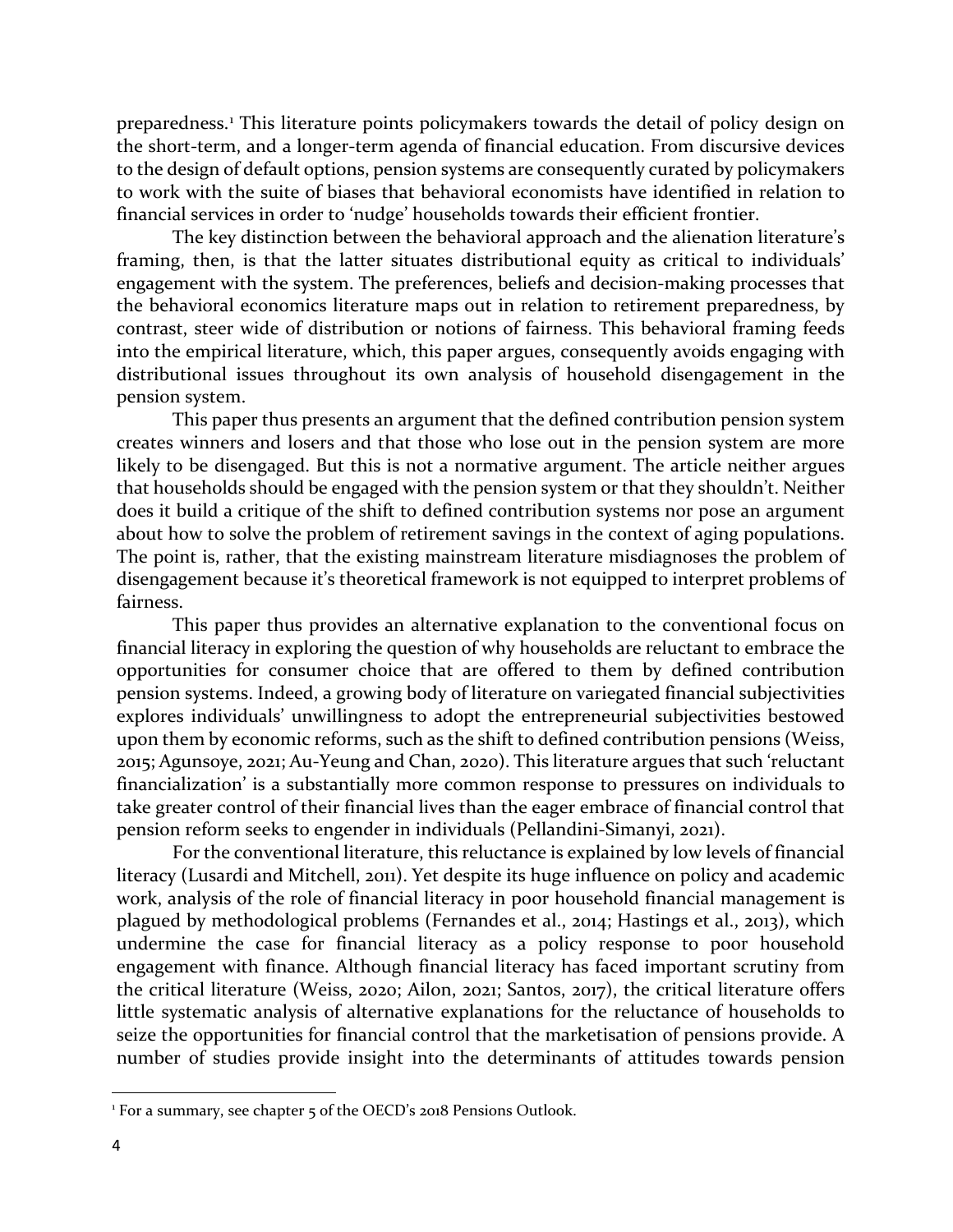reform (van Groezen et al., 2009; Lynch and Myrsklä, 2013, Jaime-Castillo, 2013), some of which engages concerns amongst the public about uneven distributional impacts of defined contribution pension systems (Taylor-Gooby et al., 2020; Abid and O'Donoghue, 2014; Au-Yeung and Chan, 2020)**.** This literature however doesn't explore links between attitudes and behavior. By applying the political alienation framework to the pension system, the present paper thereby offers an explicitly political economy explanation for the question of what drives 'reluctant financialization'.

The paper is structured as followed. The first section presents the Australian system in the context of other OECD pension systems. The second section introduces the alienation literature and maps out the mainstream and marginalized groupings that are relevant to defined contribution systems such as Australia's.

The third section tests the relationship between marginalization and disengagement using detailed objective and subjective measures of engagement, distributional outcomes and attitudes towards the pension system collected in a financial diaries study. This analysis presents a positive correlation between disadvantage in the system and disengagement, suggesting that trust issues run deeper than the existing literature proposes.

The fourth section turns to the existing empirical literature on attitudes to the pension system amongst Australian households. It explores tensions between the policy and industry-sourced literature's survey and focus group work, and the behavioral approach in which it is framed.

This paper thus applies concepts developed in the political economy literature to the new financial responsibilities of citizenship. By addressing the importance of distributional equity to attitudes to the pension system, the paper presents a working hypothesis that experiences of marginalization in the defined contribution system are a key barrier to engagement. This critique suggests that the 'nudges' and financial education campaigns that dominate the policy agenda will continue to fall short in their efforts to increase efficiency in the system until issues of equity are addressed.

### **Disengagement and Australia's defined contribution system**

With the public pension and its public safety net function weaker in the Australian system than in many other OECD countries, disengagement in the pension system is a particularly important policy problem in Australia. No matter how well defaults are designed, the optimization of individuals' savings depends on idiosyncratic portfolio choices, especially when the floor that the system puts under disengaged households is low. Moreover, consumer engagement is crucial to avoiding market failure because active switching behavior by consumers from poor to well performing funds and products maintains competitiveness in the market (Productivity Commission, 2018a).

In this context, disengagement with the pension system continues to be seen in policy circles as a crucial shortcoming of Australia's system. This is reflected in extensive survey and focus group literature. In research on attitudes to superannuation, for example, typical summary statements are those such as that 'most people are uninterested and disengaged from what is happening in their super' (CEPAR, 2018:9) and there is a 'general apathy of fund members in engaging themselves in their retirement savings' (Clark et al.,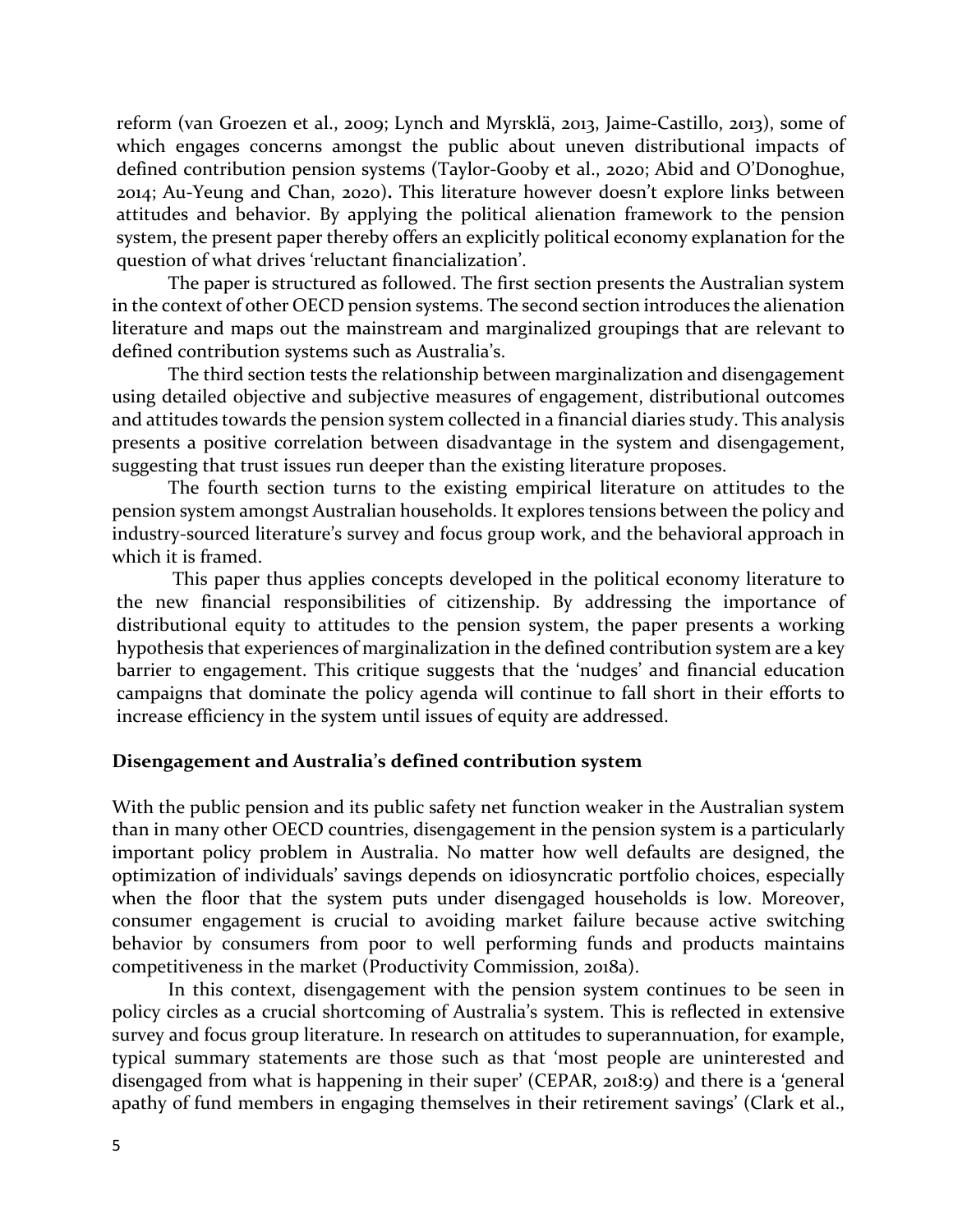2013:8). Although statistics vary, findings that 70% of Australians describe themselves as having no active engagement with superannuation are characteristic of widely publicized findings in this literature (Suncorp 2012:10). These include that only around a third of Australian employees report choosing their own pension fund (Colmar Brunton, 2010:12); less than one in five report comparing different funds before making that choice (ANZ 2015:62); and the bulk of Australians are subscribed to the default investment option (Australian Government, 2010:9). Similarly, less than a third of Australians report that they give more consideration to their superannuation statements than a quick flick through; only around a quarter take advantage of generous tax concessions by making voluntary contributions (FSC/ING 2014:21; ANZ, 2015:62; Colmar Brunton, 2010; Feng, 2014) and one third of all accounts in the system are duplicates.<sup>[2](#page-7-0)</sup> Even though the self-employed only acquire superannuation through their own voluntary contributions, these are made by only around a quarter of self-employed workers (Australian Government, 2020:307).

These issues are familiar to an international literature on household behavior in defined contribution systems (Hershey et al., 2012) where reliance on defaults (Badarinza et al., 2016), weak responses to tax incentives (Choi, 2015; Agarwal et al., 2017) and insufficient pension awareness (Debets et al, 2018; Lusardi and Mitchel, 2011) remain problematic. The degree to which household disengagement is a problem however depends on the significance of the private savings pillar and the role of consumer choice, both for household outcomes and for maintaining competition. Reforms, which have been introduced in Australia and across the OECD countries, also mediate the impact of household disengagement. Although reforms vary, there has been a general push to better protect households from poor outcomes in local pension systems, not only through continued financial literacy training but also by improving default positions, strengthening consumer protection and improving transparency in pension products.[3](#page-7-1) These reforms seek to support households to make better choices in the system but also seek to introduce safeguards that provide some insulation from market consequences to households that fail to engage or make poor decisions in the system.

But reforms also pose an important contradiction insofar as they go against the grain of the dual premise of consumer choice and market competition. That is, reforms cannot protect disengaged households without winding back the consumer choice and market competition that defined contribution systems are predicated on. In this delicate balance, household disengagement remains an inescapable problem of defined contribution systems, although it is most problematic in systems like Australia's, which emphasize the pillars of private accumulation over the public pension pillar.

<span id="page-7-0"></span><sup>2</sup> If employees do not designate a fund upon starting a new job they are automatically enrolled into a fund that the employer choses. Multiple accounts can be rolled into one through the individual's online account with the Tax Office in the central web portal for government services, MyGov. According to CEPAR (2018:9) billions of dollars are wasted each year in duplicate fees and insurance.

<span id="page-7-1"></span><sup>3</sup> For example, the EU's 2007 MiFID and 2018 MiFID II reforms and the UK's 2021 Pension Schemes Act, which builds on the 2015 Choice and Freedom reforms. Similarly, in Australia we have the MySuper reforms of 2012 and the 2021 Your Future, Your Super reforms.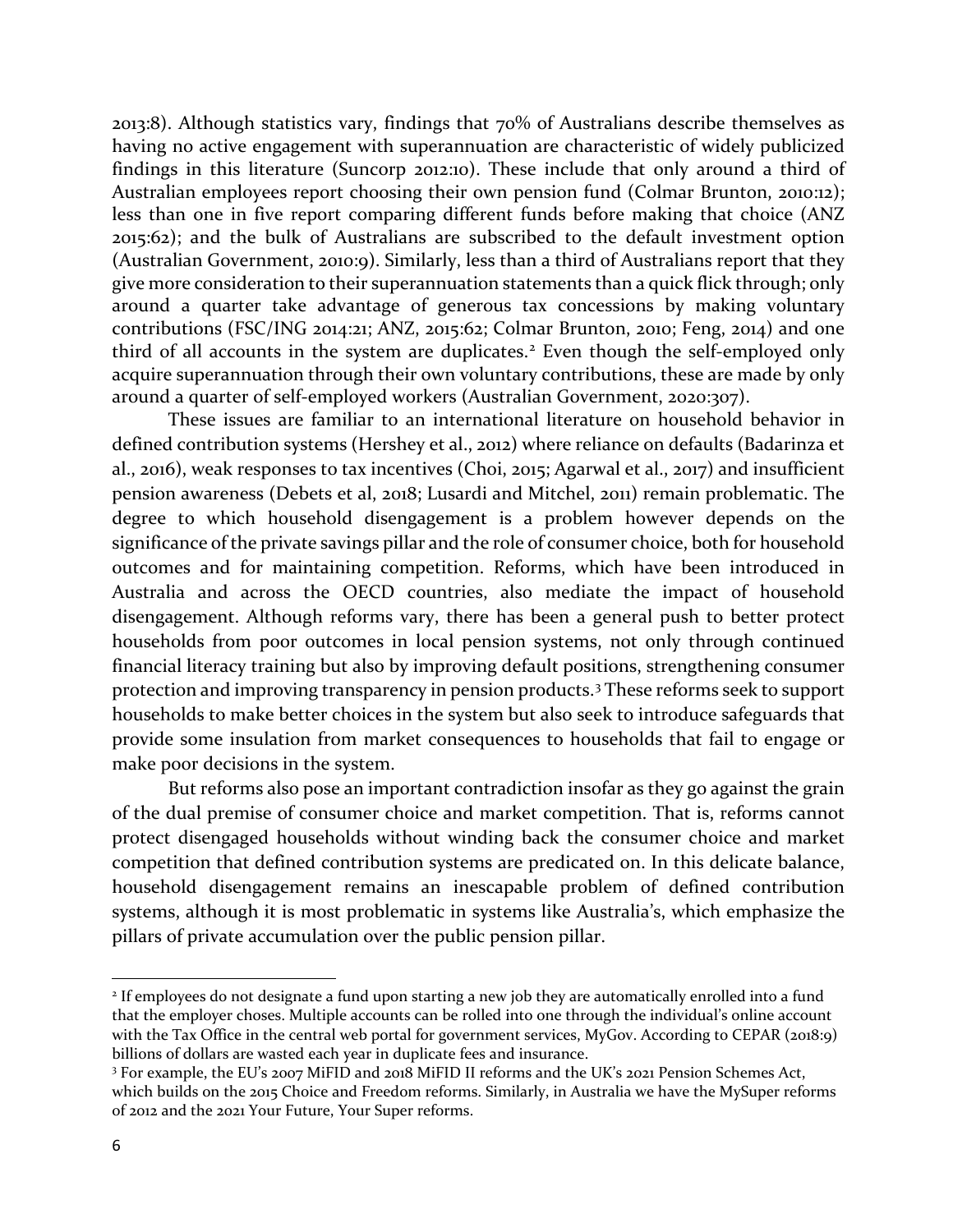Indeed, the Australian pension system is broadly similar to those in other OECD countries. Although international comparison is complicated by ancillary factors like the nature of the housing market and the level of subsidies on medical care, Figure 1 presents comparable defined contribution systems, which reflect their broad similarity. In these systems, the public pension pays some 35-50% of retirement incomes and a further 25- 40% is made up of a mix of occupational and private pensions and savings, driven by tax concessions. Elderly poverty rates provide a measure of system performance.

The most obvious stand-out characteristic of the Australian system is its high mandatory employer contribution, set at 12% of wages. This contribution is channeled into individual pension accounts, which attract generous tax concessions for any additional 'voluntary contributions' made by households. The system thus combines the occupational and private savings pillar into the one account, known as a superannuation account. Individuals are able to nominate the superannuation provider of their choice and select from an array of investment streams, although regulation mandates each provider offer a basic default stream if no choice is actively made by the employee. The default includes life insurance but is not tailored to the individual's age. The third pillar, the public pension, is low and highly means-tested. Reforms over the years have primarily focused on bolstering transparency to aid market competition so that households can more easily choose better suited pension products in an efficient competitive market.



Source: OECD (2019) Pensions at a Glance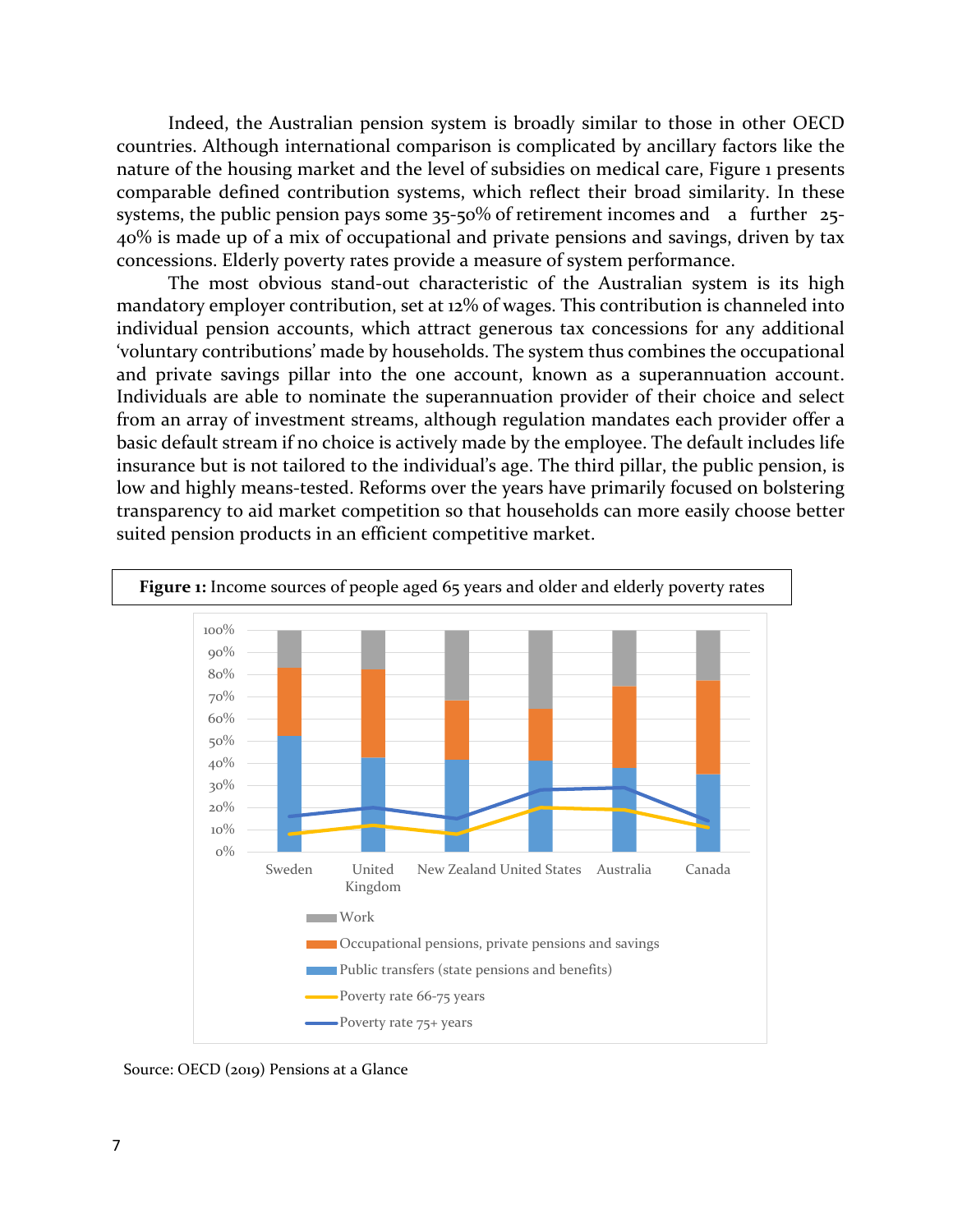#### **The political alienation literature and the defined contribution system's 'outsiders'**

Although the problem of pension system disengagement is widely framed in terms of behavioral economics, this paper takes a different tack. Indeed, there is a civic angle to engagement with the defined contribution pension system as a public and indeed compulsory system (Donald, 2009) that lends itself to analysis in the terms put forward by the political economy literature. Specifically, the literature on political alienation identifies notions of fairness as a critical determinant of political disengagement amongst groups who are marginal to the economic mainstream. Insider/outsider theory (Rueda, 2005), for example, casts society into competing camps of economic winners and losers. 'Insiders' are securely employed and have access to the social safety net; 'outsiders' include low-income, part-time, casual and self-employed workers, the unemployed and those outside of the workforce, and those that have limited access to government benefits.<sup>[4](#page-9-0)</sup> Amongst outsiders, the literature identifies patterns of disengagement with the political mainstream expressed both in electoral abstention and radical party voting (Emmenegger, Marx and Schraff, 2015; Schraff 2019; Lindvall and Rueda, 2013; Marx and Pico 2013; Rovny and Rovny, 2017). Outsiders are seen to reject mainstream politics because they don't see their economic interests as aligned with the median position and hence see the system as serving the interests of other, competing groups. Schraff (2019), for example, finds that long or repeated periods in low-wage work drive political alienation that undermines perceptions of the system's legitimacy and increases voter abstention. Ferregina, Arrigioni and Spreckelsen (2020) focus on those that are marginalized by structural unemployment, labor market precariousness and poverty, finding lower levels of engagement in political and social life. At issue is the erosion of trust and feelings of estrangement from and disenchantment with the political system.

Similarly work on the relationship between economic inequality and voter abstention puts forward a 'rational abstention' explanation of low voter turnout in countries with high levels of income inequality (Goodin and Dryzek, 1980; Solt 2008; Schäfer and Schwander, 2019). This literature explains low levels of political participation amongst the poor as a function of the sidelining of their interests in political landscapes that are characterized by wealth concentration. Schäfer and Schwander, for example, propose that 'as the poor learn from experience that the system is biased against them, they give up on participating' (2019:396).

Disengagement with mainstream politics, be it driven by the experience of marginalization within the labor market or within an unequal society at large, is captured by Goodin and Dryzek's (1980:292) phrase 'don't play if you can't win'. This sentiment is explained by Schraff: 'politically alienated people believe that the cards are stacked against them and therefore either refrain from political participation or switch to protest forms'  $(2019:24).$ 

This framework can be overlaid onto the defined contribution system, with which the equivalent of voter abstention is disengagement. Like paying taxes and voting, managing one's pension savings is a basic civic responsibility in a pension system such as

<span id="page-9-0"></span><sup>4</sup> Although there are various competing definitions in insider/outsider theory. See Rovny and Rovny (2017).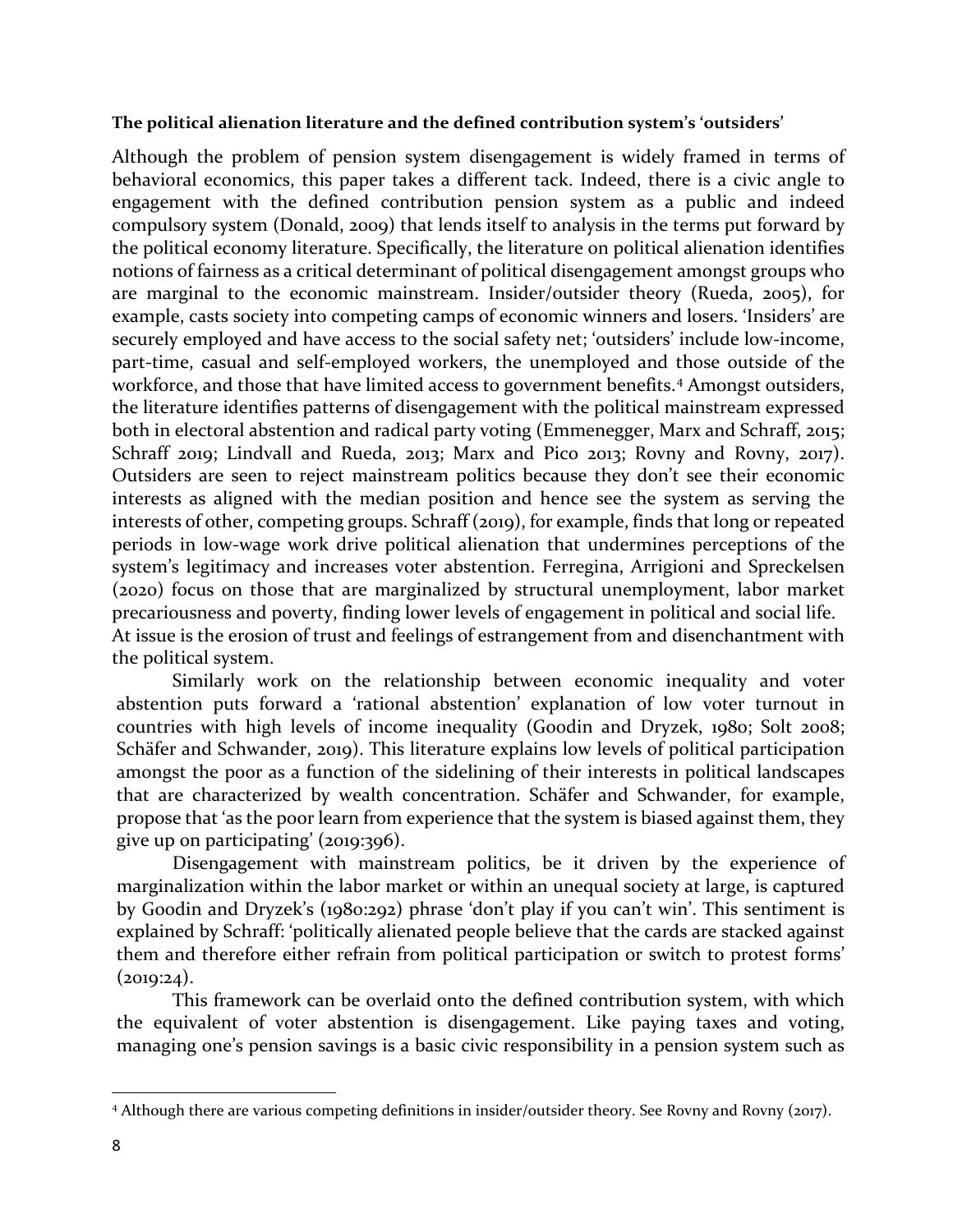Australia's (Donald, 2009). But like in the social security and labor market systems, some groups reap greater benefits than others.

Certainly, distributional issues are significant and have long been prominent in the public debate on Australia's pension system (Clare, 2012). It is worth outlining some of the pointiest ends of this debate in order to convey a sense not only of what those distributional impacts are but of the kinds of statistics that are reported in the media, which might fuel individuals' concerns about fairness. It is also worth providing some international context to show that Australia's performance on distributional aspects is not markedly out of step with those of other defined contribution systems.

With regards to the gender pension gap, Australia is reported to perform better than the OECD average, although women's superannuation balances are still at around 65% lower than men's (CEPAR, 2018:17) due to factors including gender-based differences in wages, careers and career progression, as well as caring responsibilities and divorce outcomes. Even in Sweden, a world leader in tackling gendered financial outcomes, women's pensions are on average 67% of the value of men's pensions upon retirement.[5](#page-10-0)

As for distributional equity across income groups in the Australian system, almost half of tax concessions on individual contributions to pension accounts are accrued by the richest 20% of households (Grudnoff and Littleton, 2021). The Government's 2020 Retirement Income Review notes that the system is used by the wealthy 'as a tax minimization strategy, separate to any retirement goals' (pg. 244). These kinds of figures are similar in comparable systems: 40% of the £38 billion spent by the UK government on annual subsidies to pension savings goes to the wealthiest 10% of households. [6](#page-10-1) Amongst a number of tax breaks in Canada's pension system, the wealthiest 10% of households capture two-thirds – that is, CA\$27 billion – of tax concessions on Registered Retirement Savings accounts, compared to just 1% accrued by the bottom 10% of households. [7](#page-10-2)

At the same time, low balance accounts are penalized by flat-rate service and insurance fees that charge high proportional fees on low balances, which is commonly expressed in declining balances over time. The Productivity Commission (2018b:3) notes that 'balance erosion can be excessive and highly regressive – having a disproportionate impact on members with low income, intermittent labor force attachment and/or multiple accounts.'

Similarly, penalties imposed on renters, uncoupled households and the selfemployed have attracted considerable interest in the public debate. Again, these issues are familiar problems to defined contribution systems, particularly in the Anglo economies where private housing dominates. Eligibility and payment rates for the public pension favor

<span id="page-10-0"></span><sup>5</sup> See media reports, [https://www.ipe.com/swedish-pension-boss-calls-for-more-action-on-the-gender](https://www.ipe.com/swedish-pension-boss-calls-for-more-action-on-the-gender-pension-gap/10031142.article?adredir=1)[pension-gap/10031142.article?adredir=1](https://www.ipe.com/swedish-pension-boss-calls-for-more-action-on-the-gender-pension-gap/10031142.article?adredir=1) and in the populist daily Aftonbladet,

<span id="page-10-1"></span>[https://www.aftonbladet.se/minekonomi/pension/a/nA8Bao/tio-fragor-det-handlar-pensionsdebatten-om](https://protect-au.mimecast.com/s/hWPyCNLJyQU0XNKjQFmcZ9-?domain=aftonbladet.se) <sup>6</sup> As noted in The Guardian, see [https://www.theguardian.com/business/2018/sep/01/tax-relief-pensions](https://www.theguardian.com/business/2018/sep/01/tax-relief-pensions-serve-enrich-wealthy)[serve-enrich-wealthy](https://www.theguardian.com/business/2018/sep/01/tax-relief-pensions-serve-enrich-wealthy)

<span id="page-10-2"></span><sup>7</sup> See Canadian Parliament research,

[https://lop.parl.ca/sites/PublicWebsite/default/en\\_CA/ResearchPublications/201940E#a4.3](https://lop.parl.ca/sites/PublicWebsite/default/en_CA/ResearchPublications/201940E#a4.3)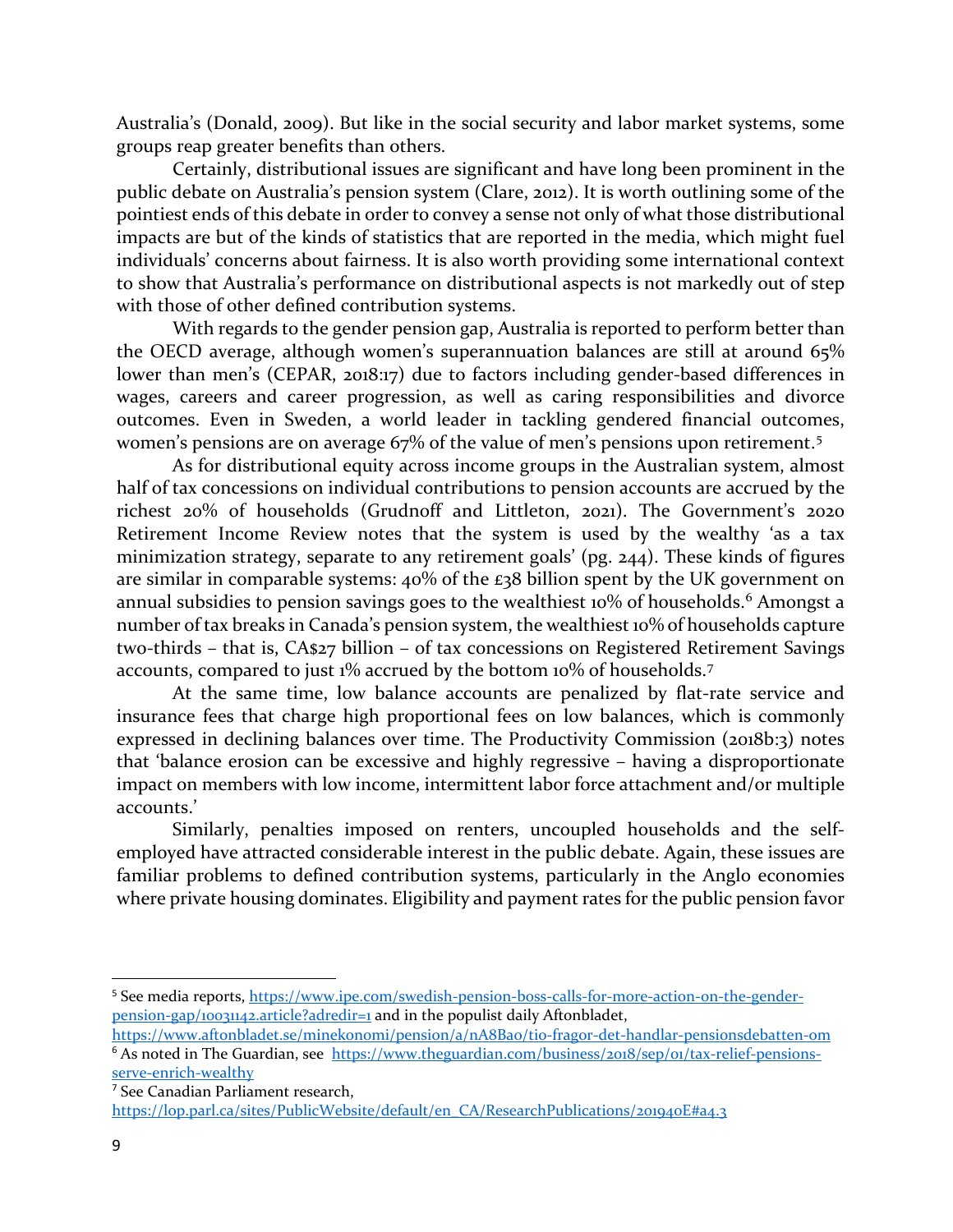homeowners and couples<sup>[8](#page-11-0)</sup> and are reflected in elderly poverty rates, which are at over 60% and 40% for uncoupled and coupled retiree renters respectively (Australian Government, 2020:32). For the self-employed, pension account balances are less than half of those of employees (ibid., pg. 307).

'Outsiders' to the Australia's defined contribution system, then, are low-wage workers, part-timers and the self-employed, those who take career breaks (notably due to caring responsibilities), as well as renters and young people in general. As we have seen, these groups tend to be penalized during their working lives by the proportionally high fees that accrue to low pension savings balances and tend to experience poor outcomes in retirement, with lower balances at retirement and higher rates of elderly poverty. 'Insiders' by contrast are well-paid, fulltime workers in continuous employment, those who own their own homes, as well as the wealthy in general who use the pension system for tax minimization. These divisions map fairly neatly onto other OECD pension systems (Ferragina et al., 2022; Au-Yeung and Chung, 2020), especially those with similar housing markets, such as the UK (Kaifala et al. 2021; Taylor-Gooby et al, 2020, Waine, 2006) and clarify how disengagement with the pension system might follow from experiences of marginalization within the system. That is, those who feel that they are marginal to the constituency for whom the system was designed may reject the system, expressed as disengagement, because they feel that the system is organized to the benefit of others.

#### **Superannuation in financial diaries data**

We now turn to household data collected in a financial diaries study with 41 Australian households. The study involved 16 interviews over 10 months with each of 29 households and a condensed set of 3 interviews for a further 12 households.<sup>[9](#page-11-1)</sup> Households were selected from across Melbourne, seeking a loosely even distribution across inner, middle and outer suburbs and across income levels. All households are headed by working age adults and all households have work as their main source of income.

The interviews combine the minutiae of income and expenditure with in-depth qualitative surveys to develop a rich picture of the economic life of each household. This includes the construction of a set of objective and subjective measures of households' engagement, success and attitudes in relation to the superannuation system, covering conventional indicators of engagement (do households check their statements, know their investment stream?) alongside an array of unconventional indicators (do households think the system is fair, have stable incomes?) and quantitative measures of advantage or disadvantage in the system (income, homeownership status). These are presented in Figures 2 and 3, with details of questions administered provided in appendix 1.

Throughout the course of the study, in-depth knowledge was developed about households, including sensitive information on issues like the financial impacts of mental

<span id="page-11-0"></span><sup>8</sup> For example the family home is exempt from public pension means testing and the rate for singles is not commensurate with the higher cost of living for those living alone.

<span id="page-11-1"></span><sup>9</sup> Demographic details are presented in Figure 2, including income, employment stability, self-employed status, and housing tenure.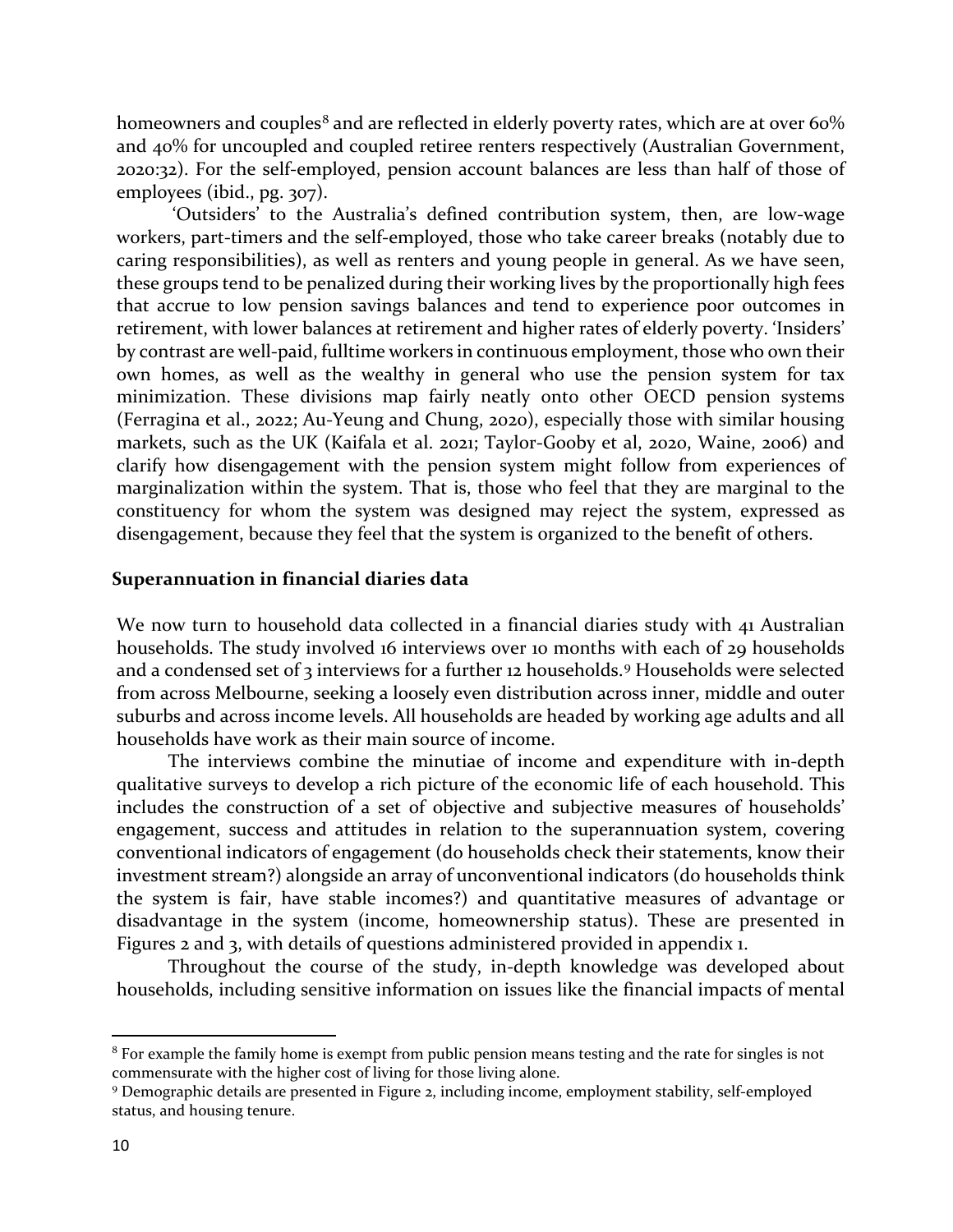illness, chronic health problems and family violence; access to private safety nets like inheritances and family loans; and details about divorce settlements and historical financial decisions. These details uniquely place the study in a position to construct an overall measure of insider/outsider status for each household, which reflects the spirit of the insider/outsider literature in assessing the overall benefit that individual households are likely to gain from the pension system. This measure draws on income and likely future earnings to reflect the close alignment of pension outcomes with income; as well as wealth and expected future windfalls, which for example could affect expected future homeownership and mortgage status; caring responsibilities and illness, which affect costs and labor market participation both in the past and in the future; relationship status, job tenure and current superannuation balance relative to age, as well as idiosyncratic shocks and historical circumstances. The overall insider/outsider measure thus utilizes the depth and breadth of the interview data to make sense of basic indicators like income or superannuation balance.

The first column in Figure 2 sets out this overall insider/outsider status of households in the defined contribution system and is followed by three sets of indicators: attitudes to the system, objective measures of advantage/disadvantage in the system, and indicators of engagement. The final column shows investment property ownership.

The figure shows that outsiders are generally low-to-middle income households with relatively low superannuation balances, often with insecure work, such as casual, contract or subcontract work; and often with extra caring duties, such as long-term health issues in the household.[10](#page-12-0) A number of households earn disadvantaged employer contributions, defined here as when over 25% of wages of the primary earner in a household is made up of non-superannuation accruing overtime. Insiders, by contrast, tend to either have middle incomes in secure jobs with good income growth potential or high incomes. Insiders have mid-to-high superannuation balances, tend to have less caring responsibilities and often enjoy advantaged employer contributions, such as the high superannuation contributions that accrue to wages of federal employees.<sup>[11](#page-12-1)</sup>

Figure 2 reflects pervasive concerns about equity and reveal a link between disadvantage in the pension system and disengagement. In fact, with very few exceptions, the analysis finds a tidy split in the sample between 'insiders', who are well placed in the system and are engaged with their pension savings; and 'outsiders', who are disadvantaged and disengaged. Attitudes to superannuation are mostly similarly split, with insiders generally positive towards the system and outsiders generally unhappy. Although concerns about system fairness are skewed towards outsiders, these concerns are nonetheless widespread.

*Attitudes:* Figure 2 shows that negative attitudes towards superannuation don't always track objective measures of individuals' success in the system. In fact, four of the 28 outsider households agree that the system works well for them and was designed for

<span id="page-12-0"></span><sup>&</sup>lt;sup>10</sup> The exact nature of caring responsibilities are not shown in the figure.

<span id="page-12-1"></span><sup>11</sup> Federal public servants accrue 15.4% and university staff 17%. At 17%, a \$90,000 salary earns more super than a \$160,000 salary on the standard 9.5% super. Someone on \$90,000 who earns 25% of their wages in non-super accruing overtime, by contrast, earns as much super as someone on \$67,000.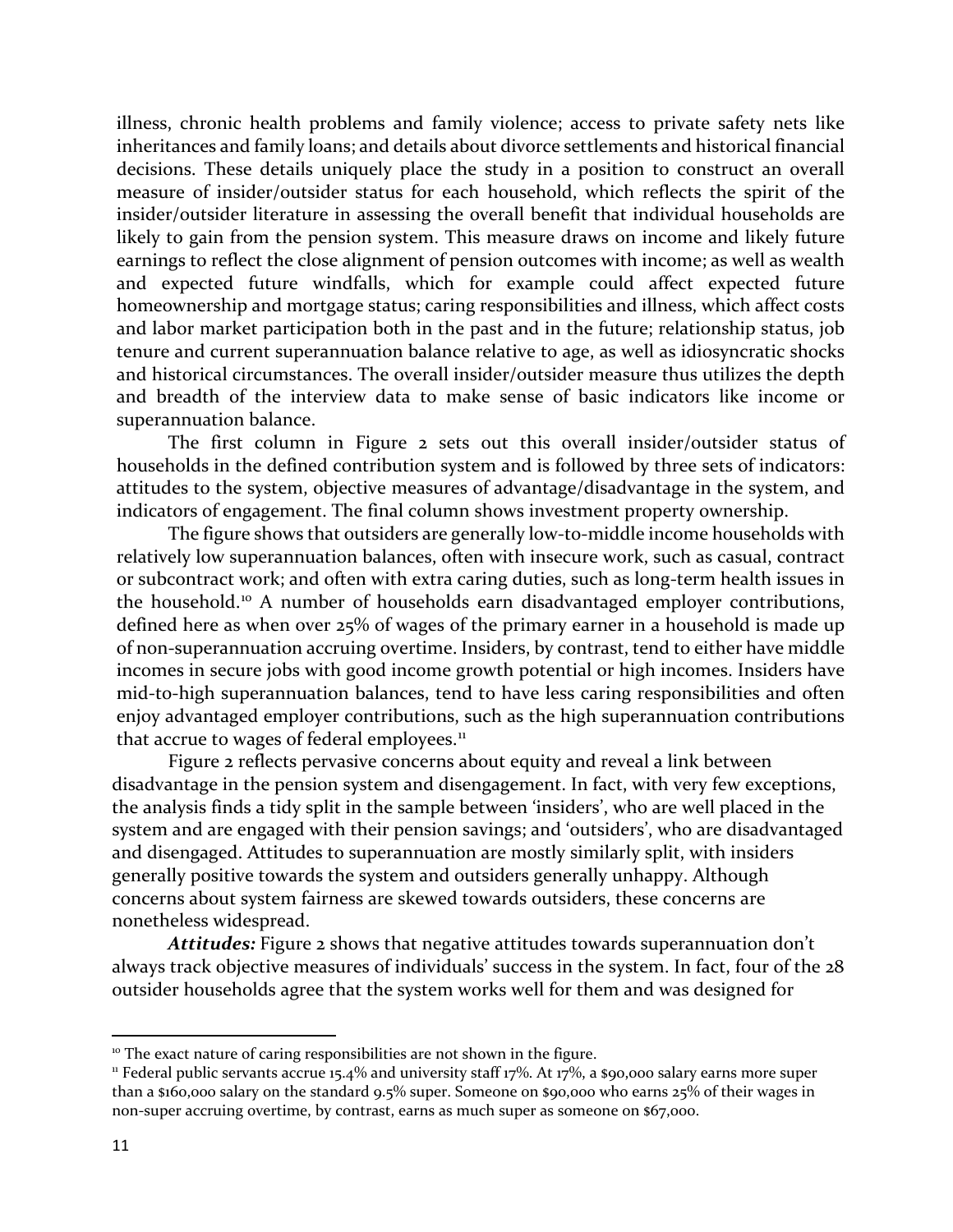

Source: Author's calculations using Australian Financial Diaries Study data.

people like them (column 2) despite clear objective disadvantage. These are, for example, households in low paid subcontract work and are hence ineligible for employer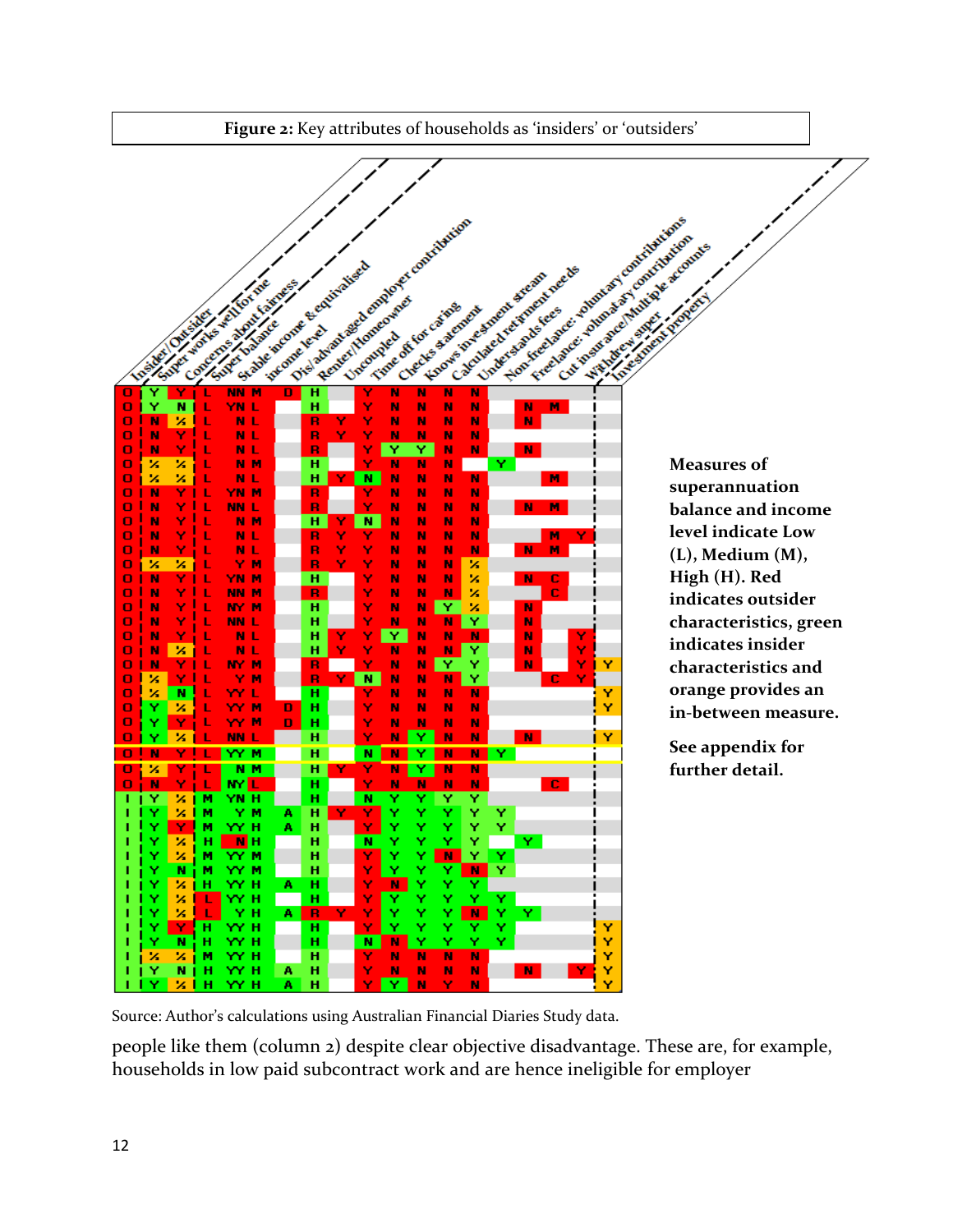contributions yet don't make voluntary contributions and have low superannuation balances.

A further five outsider households gave neutral or contradictory responses to questions about how well suited the system is to their needs (marked in orange in Figure 2). [12](#page-14-0) Interestingly, outsiders who either agree that the system works well for them or give contradictory responses are all households from working class backgrounds who have worked long hours in relatively low-paid jobs but have managed, against the odds, to succeed in real-estate markets.<sup>[13](#page-14-1)</sup> These are more or less entirely non-university educated households and have all had a 'leg up' in one way or another, for example with unusually cheap rent while saving for a house deposit or help from family in entering the housing market. These households see themselves as lucky in financial terms more generally and are consequently not inclined towards complaint, even if they are quite aware that the superannuation system doesn't suit their needs well. There is one exception amongst these neutral or contradictory households: a university-educated, middle-income and white collar worker who is in precarious employment and is aware of her outsider status but holds contradictory attitudes to the pension system because she consciously aspires to insider status.

The majority (75%) of outsiders, however, feel that the system isn't designed for people like them and doesn't work for them. For insiders, all but one feel well placed in the system in this regard. This suggests that, by and large, people do indeed have a fairly accurate sense of being winners or losers in the system.

Patterns are similar for concerns about fairness in the defined contribution system. These are represented in column 3 as an index of responses to a set of six question that ask if respondents agree that the system is fair and ask about fairness in relation to wealthy households, women and carers, low-paid and casual workers and freelance workers (see Figure 3 for individual responses to each question). Only two outsider households agree that the system is fair and see the system as neither unfairly favoring wealthy households nor leaving women and carers, low-paid and casual workers or freelance workers behind. Seven outsider households (25%) have concerns with a minority of these aspects of fairness (marked in orange) and 18 (64%) have concerns with the majority of these aspects of fairness (marked in red).

These concerns with fairness are widely shared by insiders, although insiders don't see the system as unfair on as many fronts as outsiders do. Only two of 14 insider households have concerns about fairness across the majority of aspects raised in the questions but two thirds have concerns with a minority of aspects of fairness. Only three insider households feel that the system is fair on each front.

<span id="page-14-0"></span> $12$  For example, agreeing that the system works well for them but disagreeing that the system was designed for people like them or responding 'neither agree nor disagree' to these statements.

<span id="page-14-1"></span><sup>&</sup>lt;sup>13</sup> For example, these households have either worked extremely hard in low-skilled jobs to buy property in the decades prior to the real-estate boom or include a semi-skilled labourer whose regular long overtime hours bring in the equivalent of a well-paid professional job (\$100,000 per year) allowing success in housing markets (although at significant personal toll, including not earning superannuation on overtime and being unable to manage domestic labour without a second income earner working part time).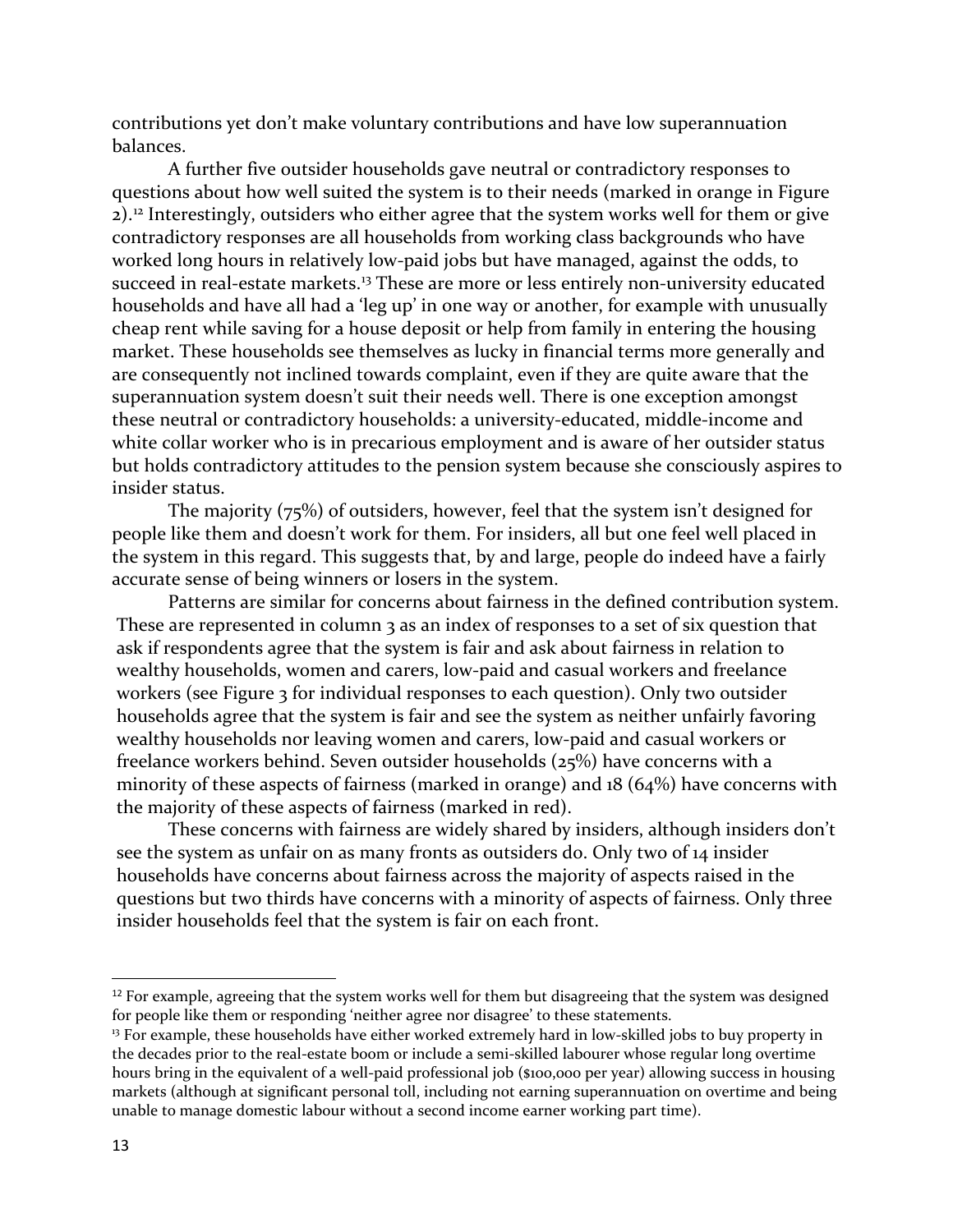These results flag major concerns with perceptions of fairness in the system: overall barely more than 10% of households agree that the system is fair across all aspects. This suggests that the superannuation system is widely seen as unfair but that it is those who are disadvantaged in the system who perceive it to be most unfair.

Outsiders' stronger concerns with unfairness are clarified further in Figure 3. This figure displays responses to the constituent questions captured in Figure 2's fairness index in the order that the questions were administered.<sup>[14](#page-15-0)</sup> The second row in Figure 3 (outlined in yellow) shows that when respondents are asked if the system is a fair system, outsiders generally answer in the negative and insiders generally answer in the positive. It is only when follow up questions are asked about fairness in relation to particular groups that insiders agree that the system is not fair.

This shows that outsiders are much more familiar with unfairness in the pension system than insiders, who need to be prompted to agree that women and carers, lowincome, casual and self-employed households are disadvantaged in the system. Interestingly, of all the specific groups addressed in the questions, households were most ambivalent about the treatment of wealthy households in the system, which attracted the most 'neither agree nor disagree' answers (marked in orange in Figure 3). Recognition of wealthy households' advantage is in fact concentrated primarily amongst insiders, themselves wealthy households.

It is notable that there is no correlation between households that have negative attitudes to superannuation and those that have negative attitudes to other aspects of social policy. The detailed responses to questions about an array of government institutions, from the courts to the tax system displayed in Figure 3 show that those with negative attitudes to superannuation in fact tend to have largely positive attitudes to other institutions. Moreover, of each of these systems, superannuation by far attracts the most discontent.

| $\frac{1}{2}$ and $\frac{1}{2}$ and $\frac{1}{2}$ are $\frac{1}{2}$ and $\frac{1}{2}$ are $\frac{1}{2}$ and $\frac{1}{2}$ and $\frac{1}{2}$ and $\frac{1}{2}$ |  |                                 |  |  |  |  |  |  |  |  |  |  |  |  |  |  |  |                                                                                                                                              |                                                                                                                                                             |  |
|---------------------------------------------------------------------------------------------------------------------------------------------------------------|--|---------------------------------|--|--|--|--|--|--|--|--|--|--|--|--|--|--|--|----------------------------------------------------------------------------------------------------------------------------------------------|-------------------------------------------------------------------------------------------------------------------------------------------------------------|--|
| The super system works well for me                                                                                                                            |  |                                 |  |  |  |  |  |  |  |  |  |  |  |  |  |  |  |                                                                                                                                              | <mark>2247444665654565544734232456</mark> 222223 <mark>4</mark> 3113 <mark>4</mark> 32                                                                      |  |
| Super system is fair                                                                                                                                          |  |                                 |  |  |  |  |  |  |  |  |  |  |  |  |  |  |  |                                                                                                                                              | 1454456545445656 <mark>432224</mark> 2 <mark>6</mark> 2332 <mark>4</mark> 213 <mark>4345</mark> 2221                                                        |  |
| Super system unfairly favours wealthy households                                                                                                              |  |                                 |  |  |  |  |  |  |  |  |  |  |  |  |  |  |  |                                                                                                                                              | 3 <mark>4 4 2 4 4 1 2 4 2 4 5</mark> 2 3 3 2 2 <mark>4 1 2 5 3 3 4 1 3 2 2 4 3 3 4 <sup>6</sup> 2 4 4 2 <mark>6 4</mark> 7 <mark>1</mark></mark>            |  |
| Super system tends to leave women and carers behind                                                                                                           |  |                                 |  |  |  |  |  |  |  |  |  |  |  |  |  |  |  |                                                                                                                                              | 1 2 2 4 1 4 1 1 4 1 1 1 1 2 1 4 <mark>1 2 5 4 2 4</mark> 1 1 1 1 3 3 1 3 <mark>6</mark> 2 3 1 2 <u>3</u> 2 <mark>6</mark> 3                                 |  |
| Super system tends to leave low paid and casuals behind                                                                                                       |  | $\blacksquare$ 4 $\blacksquare$ |  |  |  |  |  |  |  |  |  |  |  |  |  |  |  |                                                                                                                                              | <u>122213112122123412562231114213523235464</u>                                                                                                              |  |
| Super system tends to leave freelance workers behind                                                                                                          |  |                                 |  |  |  |  |  |  |  |  |  |  |  |  |  |  |  |                                                                                                                                              | 1 4 <mark>1 3 4 2 3 2 1 3</mark> 4 2 1 1 2 2 1 2 1 1 3 <mark>4</mark> 2 2 2 <mark>5 1 3 4 2 1 3 7 4 5 5 3 6 5 6 4</mark>                                    |  |
| Justice system: there to protect households like mine                                                                                                         |  |                                 |  |  |  |  |  |  |  |  |  |  |  |  |  |  |  |                                                                                                                                              | <mark>2 2 5 6 3 6 3 2 4 2 4 7 4 1 2 2 3 7 4 5 5 2 6 2 6 5 4</mark> 2 2 1 1 1 <mark>4 4 4 2 6 6 2 6 7 5</mark>                                               |  |
| Police: to protect households like mine                                                                                                                       |  |                                 |  |  |  |  |  |  |  |  |  |  |  |  |  |  |  |                                                                                                                                              |                                                                                                                                                             |  |
| Social security system: to support households like mine                                                                                                       |  |                                 |  |  |  |  |  |  |  |  |  |  |  |  |  |  |  |                                                                                                                                              | <mark>4</mark> 3 3 2 3 3 1 4 <mark>5 3 4 7 5</mark> 2 2 4 4 <mark>5 7 7 5</mark> 2 2 3 2 <mark>5 6 4</mark> 2 2 1 3 <mark>5 4 6 4 6</mark> 2 <u>3</u> 2 4 6 |  |
| Health system: to support households like mine                                                                                                                |  |                                 |  |  |  |  |  |  |  |  |  |  |  |  |  |  |  | 2 1 <mark>4</mark> 2 3 2 2 3 <mark>5 3 5 7</mark> 3 1 1 3 3 1 <mark>7</mark> 3 1 2 1 2 2 3 2 <mark>4</mark> 2 2 2 2 1 2 2 <mark>4</mark> 2 1 |                                                                                                                                                             |  |
| The super system: designed for households like mine                                                                                                           |  |                                 |  |  |  |  |  |  |  |  |  |  |  |  |  |  |  |                                                                                                                                              | <mark>3 1 5 7 6 4 3 6 7 5 6 7 2 5 6 5 7 4 6 7 6 4 3 3 2 6 2 2 0 2 2 1 2 2 1 3 3 3 1 2 4 1 4</mark>                                                          |  |
| Taxes: come back to me through services                                                                                                                       |  |                                 |  |  |  |  |  |  |  |  |  |  |  |  |  |  |  |                                                                                                                                              | 334215334423224333453224622233635655223                                                                                                                     |  |
| Taxes I pay represent my fair share                                                                                                                           |  |                                 |  |  |  |  |  |  |  |  |  |  |  |  |  |  |  | 2231632432322377233323242411322313                                                                                                           |                                                                                                                                                             |  |

**Figure 3:** Household support for various government institutions, answers on a 1-7 scale (strongly agree – strongly disagree)

NB: The order of households corresponds to the order of households in Figure 2. Source: Author's calculations based on Australian Financial Diaries data

<span id="page-15-0"></span> $14$  Note that the first six questions about superannuation and the last nine about other government institutions were delivered in two separate waves.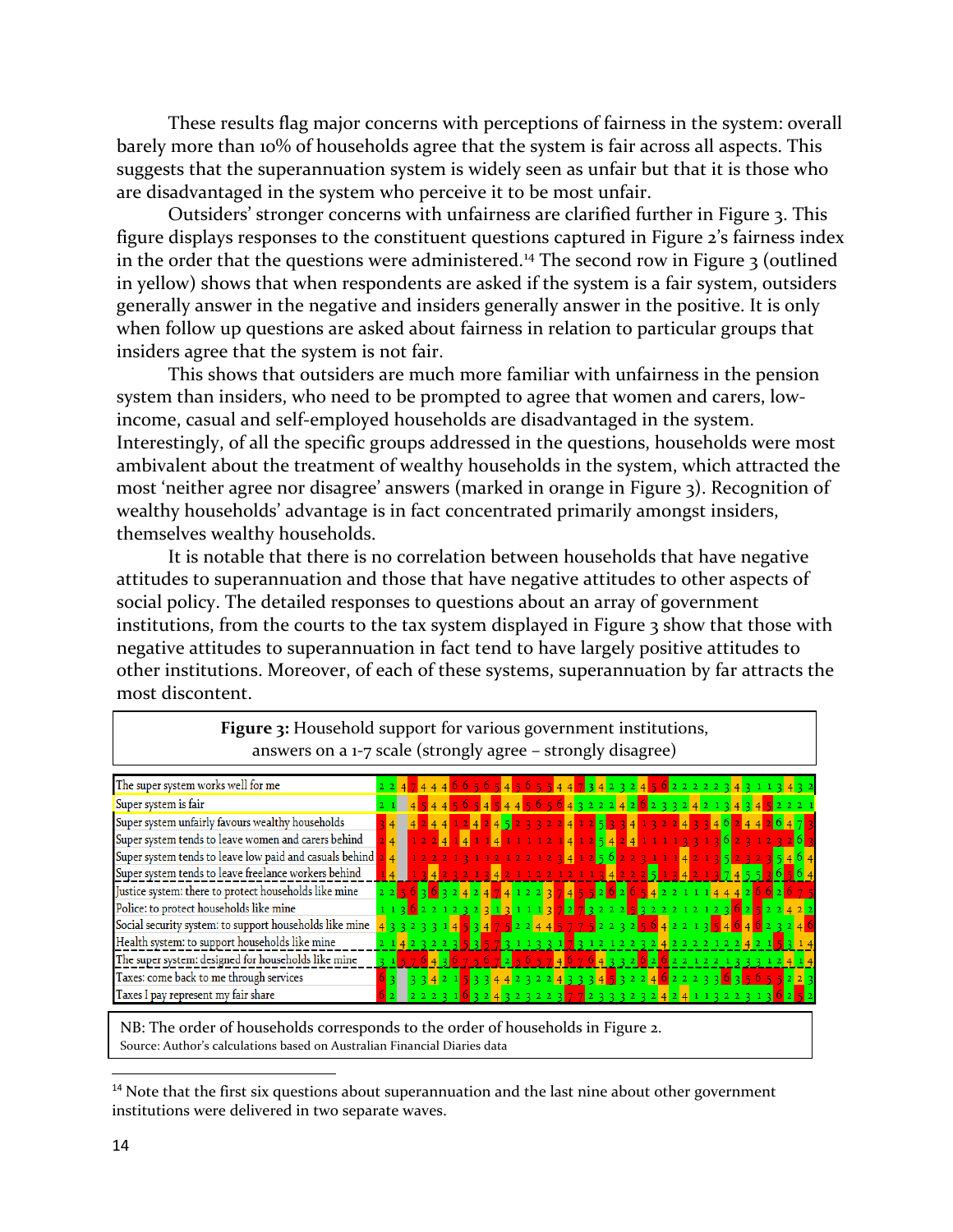*Engagement:* Indicators of engagement in Figure 2 are even more clearly aligned with insider/outsider status than indicators of attitudes. Outsiders generally neither regularly read their statements, know their investment stream, have a good understanding of the fees they pay on superannuation or have made efforts to calculate their income needs in retirement (for example with online calculator tools). A surprisingly large number of outsiders have at least one member in freelance work, none of whom make superannuation contributions (column 16). Four outsider households have multiple accounts and four have cut the insurance attached to superannuation without organizing alternative coverage (combined in column 17). Interestingly a comparison of Figures 2 and 3 show that cutting insurance is in all cases connected to strong concerns about unfairness in the superannuation system whereas multiple accounts are associated with more passive concerns about inequity.

Arguably the most important indicator of engagement is voluntary contributions. Although affordability is a real concern for low-to-middle income households, public messaging from the media, government and superannuation sector urges households to put in to super as little as \$10 per week to benefit from 'the magic of compounding interest'. Yet of outsider households, only two households make voluntary contributions (column 15). One (outlined in yellow in Figure 2) is an outlier to the insider/outsider division constructed here: a relatively low income, semi-skilled household with low to moderate income potential. Given these demographics, this household is unusually engaged in the system, which cannot be explained in the framework proposed. The other outsider household that makes voluntary contributions, however, began making contributions as part of a historical government matching scheme and is unaware that the scheme was dramatically reduced over 15 years ago and that these contributions are no longer being matched as before. For this household, voluntary contributions are not properly a sign of engagement.

For insiders, on the other hand, the majority make voluntary contributions and the remainder are either keenly committed to super but focused on paying down the mortgage on the family home first (not shown in Figure 2), or uninterested in super and focused on a portfolio of investment properties (amongst the cluster of households with investment properties, shown on the last column in Figure 2). With only very few exceptions, all insider households, except those keenly focused on their portfolio of investment properties, read their statements, know their investment stream, understand fees, have calculated their retirement income needs and make voluntary contributions.

These patterns are generally consistent within households. Indicators in Figure 2 generally reflect the insider/outside status for the household as a whole, although engagement indicators pertain to the individual respondent. For coupled households, the respondent was asked about the engagement of their spouse/partner, which revealed consistency within households. The only exception is split into two entries that straddle the border between insiders and outsiders in Figure 2. The female member of the household (the final outsider household in Figure 2) has had extensive career breaks due to caring responsibilities, is in part-time middle-income professional work and is ambivalent about continuing in that career. Her husband (the first insider household in Figure 2) is in extremely well paid, specialist and stable work but works rotating shifts, requiring that his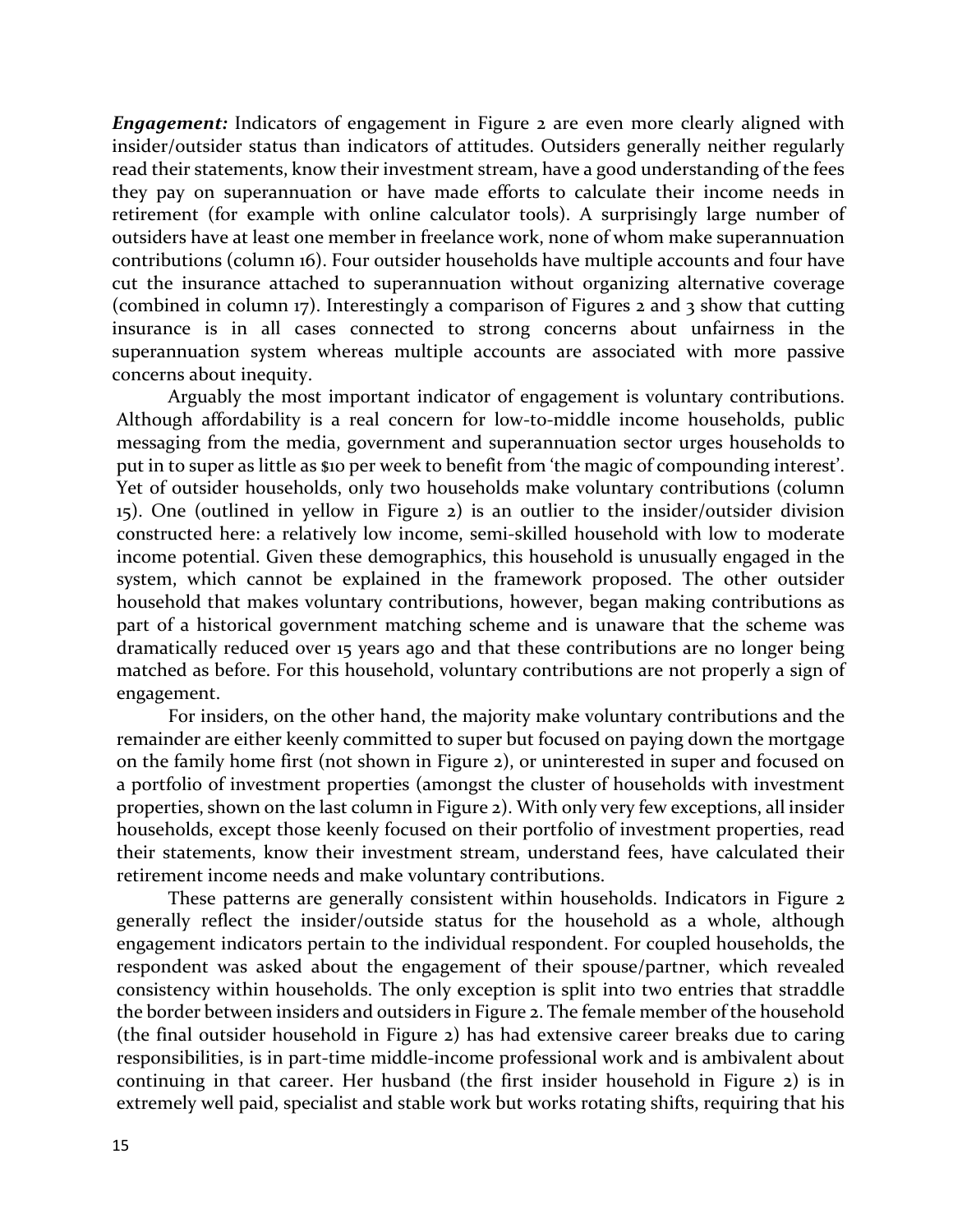wife accommodate his roster in managing her work and domestic duties. She is resentful of super for neglecting carers; indeed she will only catch up to the recommended pension savings balance with extensive contributions for the rest of her working life. By contrast her husband's earnings are high enough that he won't need to make any additional contributions to stay on track with the recommended balance for his age. He is considerably engaged with his super but she is disengaged.

### **The empirical literature on attitudes to super and disengagement**

The insider/outsider approach strikes a sharp contrast to the established empirical literature on disengagement in Australia's pension system. This literature is the product of close collaboration between industry, policymakers and academics, who address barriers to consumer engagement in a growing empirical literature on attitudes towards superannuation. The literature includes extensive surveys and focus group research undertaken on behalf of government agencies, pension funds and consumer groups, described here as the policy and industry-sourced literature (see the list of reports provided in appendix 2); as well as academic work that both draws on that literature and includes its own surveys and laboratory experiments. We now turn to this literature for two reasons.

Firstly, its focus group and survey research identifies serious misgivings about the defined contribution system amongst Australian household, with distinct undertones of concerns about fairness. These findings support the proposition that distributional equity in the defined contribution system is a significant concern for households and important impediment to engagement. However, the way that these issues are handled in this literature is also informative. The policy and industry-sourced literature is plagued by tensions that reflect the difficulty that the behavioral approach has in dealing with distributional issues. This provides a second reason for considering this literature here, as it helps to explain why distributional issues are so resoundingly unexplored in the empirical literature.

But first, a brief outline of this literature's key findings. The policy and industrysourced literature presents a largely consistent view on Australians' attitudes towards superannuation. There is consensus in the literature that disengagement is a key issue; indeed the *raison détre* of much of the survey and focus group literature is to advise strategies for arresting disengagement. The general consensus is that headline support for the system is strong but that consumers are concerned about the 'affordability of retirement', reflected in consistent findings that only around a third of Australians are confident that they will have enough super and savings to retire comfortably. The low prioritization of retirement planning amongst households that is found across this literature is generally attributed to perceptions of superannuation as boring and confusing. Most policy and industry-sourced studies identify concerns about fees and reticence to pay for financial advice; some identify dissatisfaction with customer service and others concerns about impacts of market volatility on returns. Many raise issues about trust and some show concerns about transparency and the frequency of legislative changes to superannuation. Questions about satisfaction with the system (as opposed to satisfaction with pension funds) are strikingly rare and when asked attract a lukewarm response: only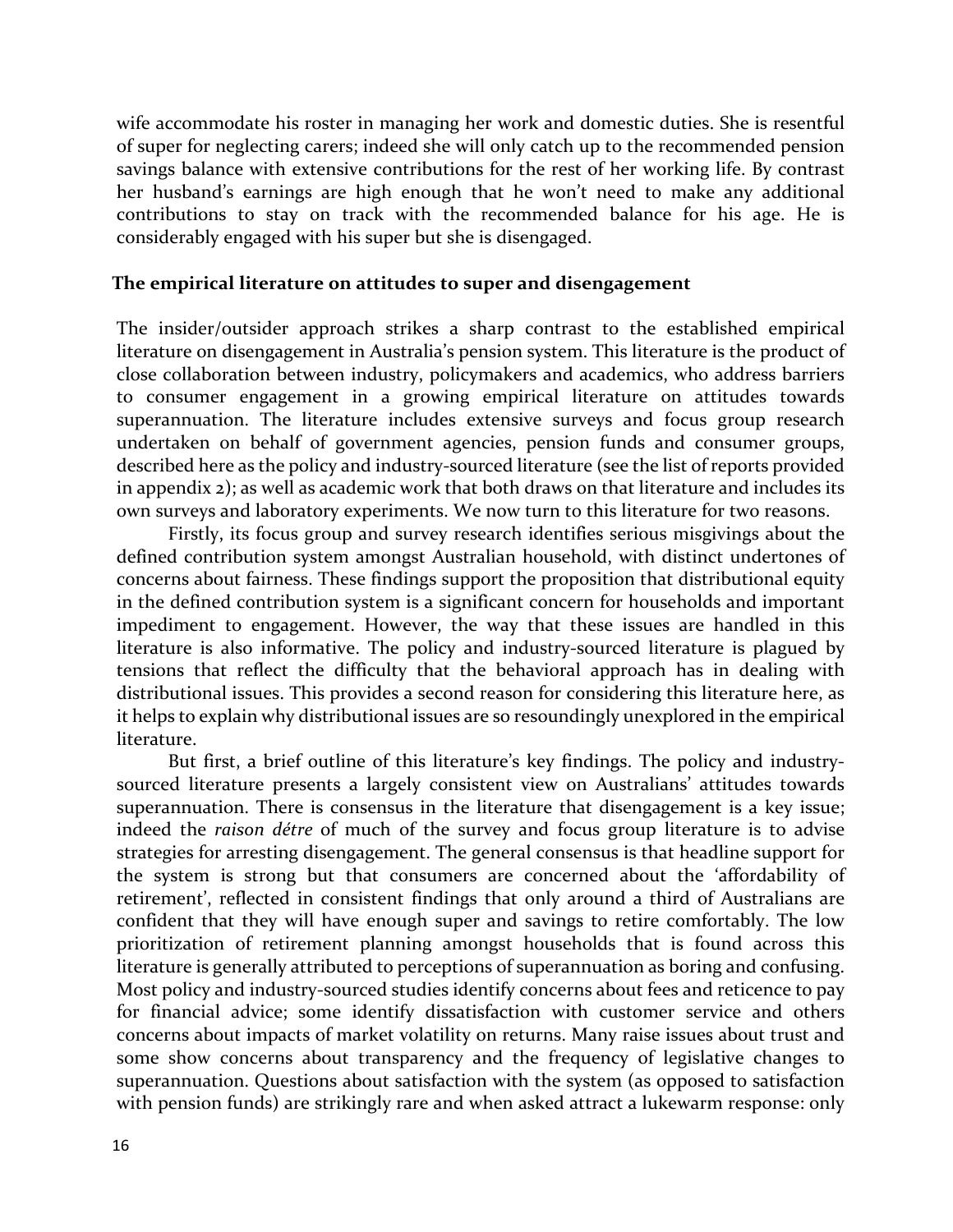around half of Australians agree that they have confidence in the superannuation system (FSC/ING, 2014:7). Still, the policy and industry-sourced literature paints an overall positive picture of attitudes to superannuation. Included in the 'strong support' and 'high sentiments' that are characteristically reported in this literature are statistics such as that 61% of Australians agree that the system is 'something to be proud of' (FSC/ING, 2014:6); almost 70% strongly support compulsory employer superannuation contributions (ASFA 2019:4) and 75% support a rise in the employer contribution rate (ASFA, 2010, 2020; see also CIFR, 2015; Suncorp, 2016).

Yet amongst these generally upbeat descriptions can be found a minority of reports that include characterizations of attitudes to super as 'cynical', 'disillusioned', 'reticent and skeptical' (CHOICE, 2016; Verve, 2019; CIFR 2015) and as a 'love/hate relationship' (Suncorp, 2012). These contradictory depictions of attitudes to super are particularly striking in the literature's treatment of trust, where empirical work finds a level of distrust that sits uncomfortably with the overall outlook of the policy and industry-sourced literature. That is, there is tension between the prominence of distrust in policy and industry-sourced research on attitudes to superannuation and its absence in the behavioral framework that guides that research, which is set out in the academic literature. This is of particular interest because of the close link between notions of trust and fairness. Before considering how trust in handled in the literature, however, we first turn to a brief review of the much-cited CHOICE report, which demonstrates a deep sense of discomfort with the pension system that is well suited to the 'don't play if you can't win' interpretation.

Undertaken on behalf of consumer-advocate CHOICE and funded by the federal government's Financial Literacy Board, the CHOICE report stands out from the rest of the literature by explicitly exploring emotional responses to superannuation.<sup>[15](#page-18-0)</sup> Combining indepth qualitative interviews, multi-stakeholder workshops and focus groups, the CHOICE report seeks to explore how Australians think and feel about the defined contribution pension system in order to tackle disengagement by identifying barriers and triggers.

The report identifies nine key 'research insights', the bulk of which reflect dissatisfaction and mistrust on the part of Australian households – 'Conflict and tension about super lie just below the surface', for example.<sup>[16](#page-18-1)</sup> More importantly, however, in synthesizing these insights into a set of policy recommendations, the CHOICE report presents deeply harbored concerns about inequity in the super system as the primary driver of disengagement. The first of the report's three key recommendations express findings that feelings of 'systemic injustice undermine individual action', hence 'there is an opportunity to call out this injustice….(and) give a voice and path to action for the individual' (pg. 16). In other words, in order to spur engagement, consumers' sense of injustice about the pension system should be targeted. Although the report doesn't explore why respondents associate a 'sense of injustice' with the superannuation system, it nonetheless demonstrates the centrality of equity issues to attitudes towards

<span id="page-18-0"></span><sup>&</sup>lt;sup>15</sup> See also Verve (2019) and Suncorp (2012).

<span id="page-18-1"></span><sup>&</sup>lt;sup>16</sup> Others of note are titled: 'Uncertainty and lack of trust about super', 'People are looking for answers, not more information', 'People are looking for an independent, impartial arbiter' and 'Money troubles take priority over money worries', which refers to emotionally charged concerns about current and future security that the pensions system taps into.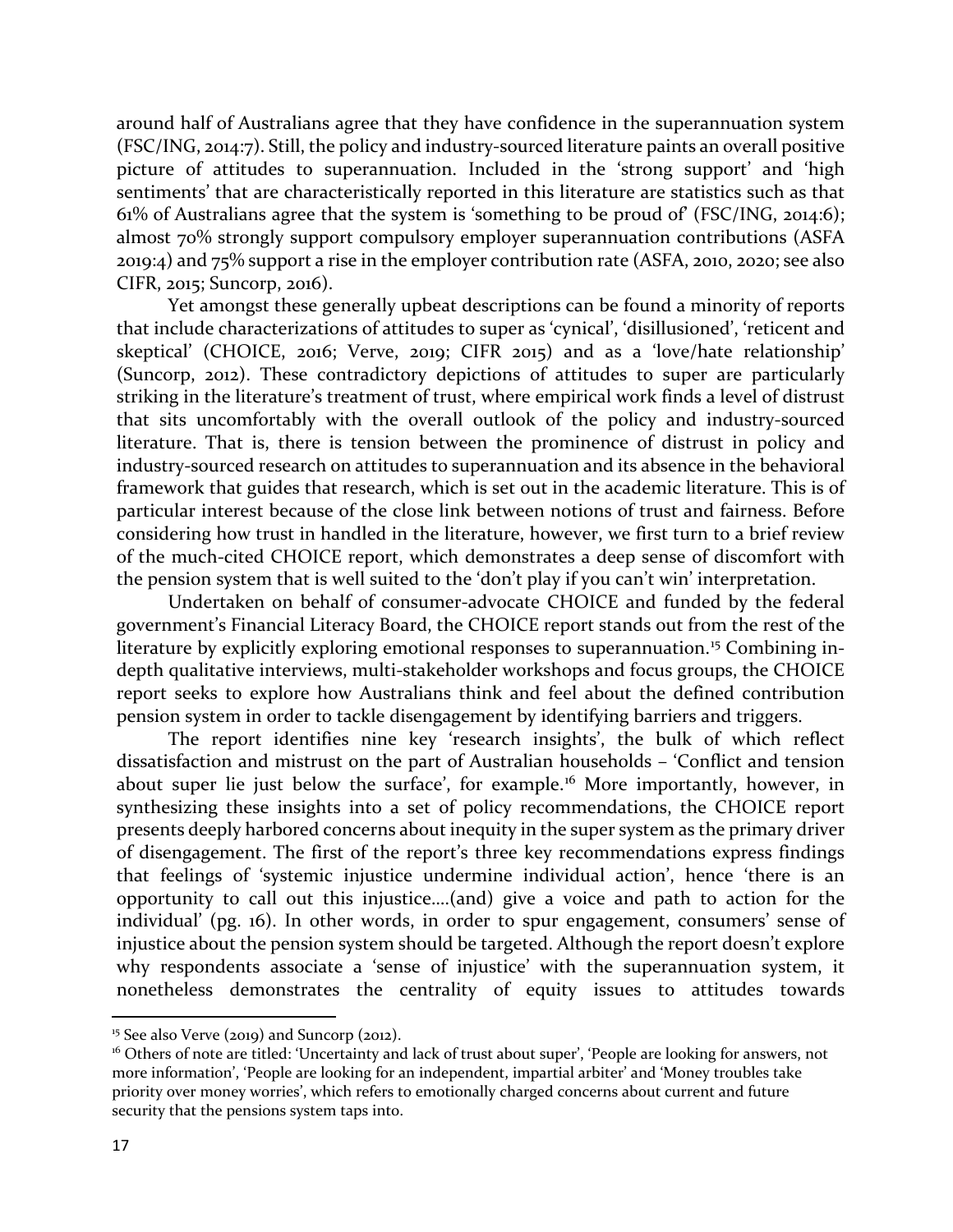superannuation. Noting that 'every mother (in the study) expressed resentment in the inequality in the system', for example, messaging must 'invoke(e) a sense of inequality' in order to encourage new mothers to make up through voluntary contributions what is lost to time off work raising children (pg. 23). Similarly, the report recommends that messaging to young people address the problem of duplicate accounts by invoking a 'sense of injustice' in unnecessarily paying duplicate fees and insurance (pg. 21).

The report's three key recommendations combine this novel behavioral attempt at operationalizing concerns about fairness with recommendations far more conventional to the behaviorist literature. That is, the report recommends firstly 'calling out the flaws in the system' but also delivering a better user experience by both using new IT tools (not just more information) and communicating in more convenient and personalized formats to make superannuation 'tangible' by bringing pension savings from the distant future into consumers' everyday lives (pg 44).

Regardless of the merit of the report's proposed strategies, of interest here is that the CHOICE study thus reveals the prevalence and centrality of concerns about fairness in superannuation. The CHOICE findings thereby implicitly support the argument put forward here that concerns about inequity in Australia's defined contribution system are central to Australians' attitudes to the system and hinder engagement with the system.

The CHOICE findings also demonstrate the second point of interest in the policy and industry-sourced literature: this literature has difficulty making sense of concerns about trust and equity and thereby struggles to transpose these concerns into meaningful policy recommendations. By resoundingly avoiding distributional analysis in its consideration of perceptions of mistrust and injustice, for example, the CHOICE report is forced to address trust issues only in terms of the agency of individuals and funds. With this narrowed scope, strategies to enhance trust are oriented around the hope that trust will grow as households become more engaged. Hence, recommendations to tackle perceptions of mistrust and injustice are essentially those that target disengagement: improved user experiences, better consumer interfaces, targeted messaging and financial literacy training. Without thorough analysis of the origins of perceptions of mistrust and inequity, these policy recommendations ring hollow, at least insofar as they address the trust issue.

This dynamic recurs in Verve Super's research on attitudes to superannuation, which finds widespread concerns about equity but does little to explore those concerns or address them in policy recommendations. To the statement, 'the superannuation system is not designed to support the average woman to retire comfortably', Verve finds only one in five Australians disagree (Verve, 2017:11). This question is highly unusual amongst this literature for its direct engagement with opinions on a specific demographic's disadvantage in the system. Yet the report does little to explore perceptions of fairness or how women's' understanding of their own disadvantage interacts with engagement. Instead the report's recommendations remain limited to the confines of financial literacy: women must be educated to make up for low balances with extra voluntary contributions.<sup>[17](#page-19-0)</sup>

<span id="page-19-0"></span><sup>&</sup>lt;sup>17</sup> See also Suncorp (2012) for another example of the same dynamic.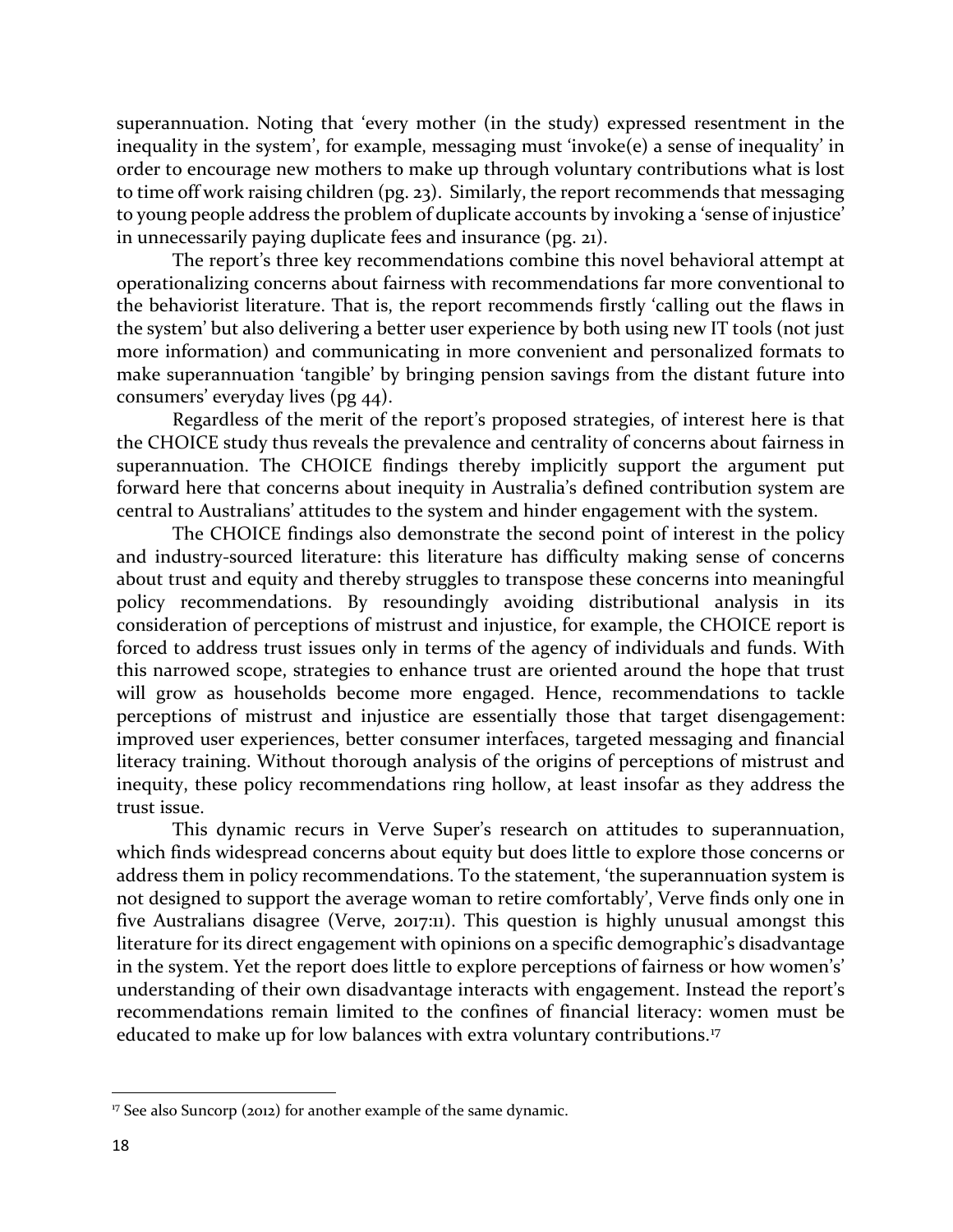A blinkered interrogation of fairness combined with simplistic behaviorist policy recommendations occurs across the policy and industry-sourced literature in its handling issues of trust. Although trust is raised as a key concern amongst households by an array of studies,<sup>[18](#page-20-0)</sup> in each case trust is interrogated not in relation to the defined contribution system but in relation to individual pension funds. A typical example of this narrow interrogation of trust is the FSC/ING Sentiment Index (2014:11), which asks respondents if they trust superannuation funds and if they are concerned about transparency in funds and fee structures.<sup>[19](#page-20-1)</sup>

These concerns echo the federal government's high level 2018 inquiry, the Royal Commission into Misconduct in Banking, Superannuation and Financial Services. The inquiry explored opacity in superannuation fees, including the extensive practice of what came to be known as 'fees for no service', as well as misuse of member funds and conflict of interest concerns. For the government's 2020 Retirement Income Review, 'poor system integrity' of this nature is the key issue undermining trust in Australia's defined contribution system (pg. 399). Yet by not asking respondents if they perceive the system to be fair or if they feel themselves to be disadvantaged by the system, trust is interpreted simply as a reputational problem for individual funds, leaving issues of trust in the system *as a whole*, let alone questions of the relationship between trust and equity, outside of the analysis. The result is a set of policy recommendations that seek change not in the system but in individuals and funds.

There is thus tension in the policy and industry-sourced literature between nebulous policy recommendations for addressing trust issues and the prominence of those trust issues in attitudes to the defined contribution system. The source of this tension, it is argued, is the central role of behavioral economics in the academic literature. The academic literature on household attitudes to the superannuation system closely follows the work of Bernatzi and Thaler (2007) which itself is built upon the seminal work in behavioral economics of Kahneman and Tversky (1979). This framework effectively sets the parameters of analysis for the policy and industry-sourced literature, despite its inability to engage issues of equity. This is reflected in the policy recommendations of the policy and industry-sourced literature, which reproduce those of the academic literature.

Financial literacy, for example, is a key implication of behaviorist academic analysis and the primary policy recommendation of the policy and industry-sourced literature. From a behaviorist perspective, improved financial literacy has the potential to overcome the kinds of heuristics and biases that behavioral economists document, by which individuals systematically depart from 'rational' economic behavior. The academic literature consequently finds that those who score badly in financial literacy tests are likely to be both less active and less competent in managing pension savings (Debets et al, 2018; Lusardi and Mitchel, 2011). These findings are reproduced in the academic literature on Australian households' engagement with superannuation (Agnew, Bateman and Thorp

<span id="page-20-0"></span><sup>18</sup> Notably Colmar Brunton (2010, 2019); FSC (2017); CIFR (2015); FSC/ING (2014); Suncorp (2016); CEPAR (2018); CHOICE (2016), aside from those already mentioned.

<span id="page-20-1"></span><sup>19</sup> Finding that around half of Australians *do* trust superannuation funds and almost 70% are concerned about transparency in funds and fee structures. CIFR (2015:3) find that 20% of young Australians trust superannuation funds.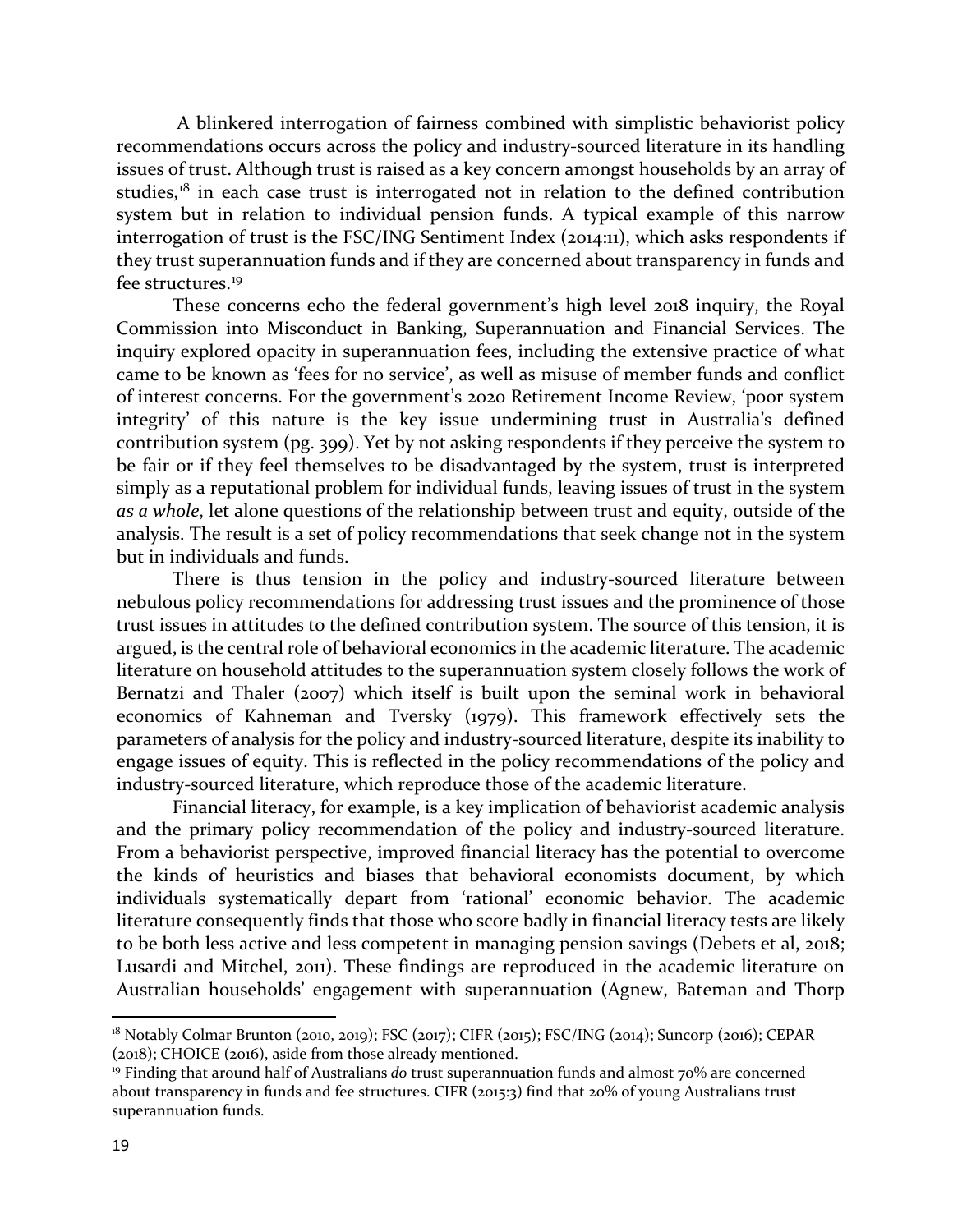2013; Agnew, Dalton et al., 2013; Bateman, Eckert et al. 2016; Batemen, Eckert et al. 2011; Gallery et al. 2011; Speelman, Clark-Murphy and Gerrans, 2013), producing a pervasive policy focus on financial literacy in the policy and industry-sourced literature.

Similarly, the focus on communication tools and strategies in the policy and industry-sourced literature, such as that consumers need not necessarily more information but better delivery of information (see especially CHOICE, 2016; FSC, 2017; CEPAR, 2018), reflects behavioral economists' work. Experimental studies find that simplifying investment product information can help overcome the status quo bias that hinders active decision-making and support consumers to make better decisions in the pension system (Agrawal et al., 2017). Again, those findings are reproduced with Australian data (Thorp, Bateman et al. 2020; Bateman, Lai and Stevens 2015; Bateman et al. 2016; Parrish and Delpachitra, 2012; Foster, Ng and Wee, 2015).

Moreover, messaging developed in the policy and industry-sourced literature explicitly addresses key behavioral biases, notably hyperbolic discounting and loss aversion, by 'connecting' with consumers' 'current needs and wants' (FSC, 2017:17) and emphasizing the opportunity costs of disengagement. Similarly, the policy and industrysourced literature's recommended tools and strategies include using framing effects, monetary incentives (such as for completing financial literacy modules or making voluntary contributions) and 'gamification' of engagement with superannuation (for example, FSC, 2017; CHOICE, 2016; Colmar Brunton, 2019), which seek to counter time inconsistency through immediate rewards and 'wins'.

Yet in all this there is no place for equity. Reciprocity and, later, 'inequity aversion' (Fehr and Schmidt, 1999i) are explored in public goods and 'dictator' games in behavioral theory and have been incorporated into work on policy compliance and perceived fairness (see Lind and Arndt, 2016). Individuals' tendency towards noncooperation in circumstances that they deem to be unfair, however, does not appear amongst the heuristics and biases that are addressed in the seminal work of Benartzi and Thaler (2007) on retirement savings. This feeds through to the academic literature on Australia's defined contribution system, which remains predominantly within the framework set by Benartzi and Thaler's work (Kingston and Thorp, 2019). This literature tests for inertia, framing effects and bounded rationality and thus informs policy 'nudges' that push households towards more efficient engagement with the defined contribution system. But it makes no effort to engage with issues of distributional equity.

The policy and industry-sourced literature in turn reproduces recommendations from the academic literature. But it does this without adequately incorporating its own findings about trust (and indeed injustice) in attitudes to the superannuation system. That is, there is no place in policy recommendations reproduced from the academic literature for findings such as those of Verve super that most people see women as systemically disadvantaged in the superannuation system. Hence, this finding is effectively ignored in the policy recommendations made by the Verve report. Similarly, a report for the Tax Office finds a key concern for households is that 'the superannuation system is designed to benefit the wealthy, not ordinary households' (Colmar Brunton, 2019). Again, this finding is distinctly out of step with the policy recommendations that the report makes, which make no meaningful reference to distributional inequities in the superannuation system. Indeed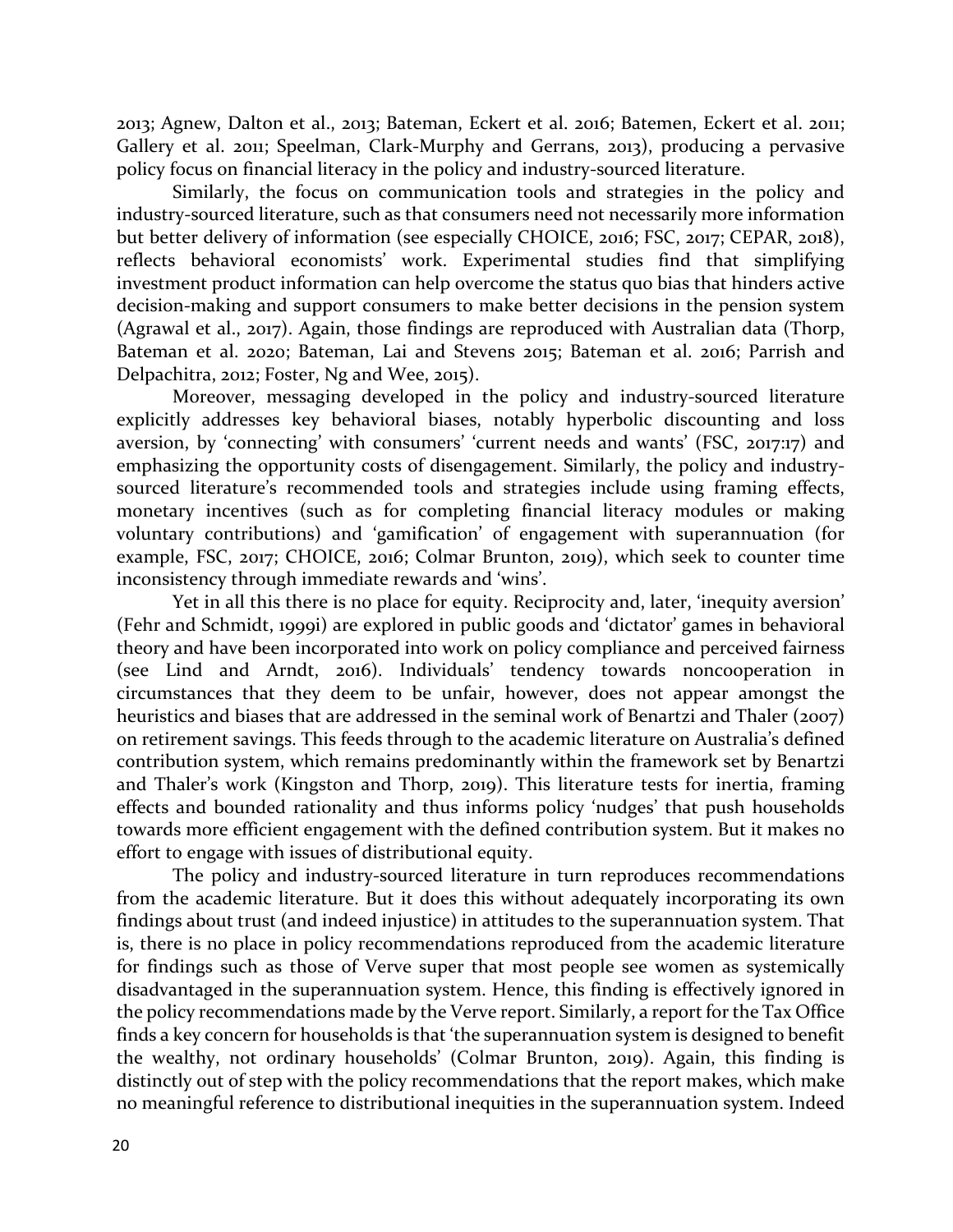although the policy and industry-sourced literature and the academic literature are unusually well integrated (Kingston and Thorp, 2019), the problem of trust (however poorly analyzed) has not carried from the policy and industry-sourced literature into the academic literature. Instead issues of fairness have remained in large part outside of the empirical literature altogether. In this, the empirical literature demonstrates an overwhelming unwillingness to explore if and how issues of fairness interact with attitudes towards super and the problem of consumer disengagement, even though trust is nevertheless central to its empirical findings on attitudes.

## **Section 3: Discussion and conclusion**

The government's 2020 Retirement Income Review concludes that 'although some concerns about system equity may be valid, limited evidence exists to suggest they will undermine the system's political sustainability' (p. 405). This position is supported by the empirical literature insofar as equity issues are not identified in the academic, policy and industry-sourced literature as a serious problem for the system. Yet the policy and industrysourced literature uncovers pervasive concerns about trust and equity, most strongly in focus group research where consumer responses most easily move beyond the boundaries typically imposed by survey questions. These concerns sit uncomfortably with the recommendations that the policy and industry-sourced literature produce, which reproduce the financial literacy and framing devices explored in the academic literature. It is argued here that this disjuncture in the policy and industry-sourced literature between empirical findings and recommendations arises because the behavioral approach that dominates the literature is poorly equipped to explore issues of equity. That is, the literature misdiagnoses the engagement issue because the theoretical framework guiding the analysis inadequately engages equity issues.

Certainly, the waters are muddied by the complicated political context in which attitudes to Australia's defined contribution system take shape. As a policy that shifts the burden of retirement incomes from the public pension to private markets, the superannuation system appeals to the pro-market position on the right of domestic politics. However, Australia's defined contribution system has bipartisan support. Superannuation was introduced by the Labor party to extend the pension privileges that had been enjoyed by a minority of white-collar professionals to the mass of workers as part of the radical economic reforms of the 1980s and 1990s that modernized and integrated the Australian economy into global markets through a policy package developed with unions. The superannuation system continues to be championed by Paul Keating, long-running Labor Prime Minister, figurehead for the reforms and widely respected on both sides of politics. Hence although there are considerable partisan fault lines within super – notably around the relationship between unions and a suboset of non-profit super funds - the system as a whole enjoys bipartisan support and is persistently championed in the media, not least by the industry itself, as a world leading system.

The conflict for individuals, then, who align themselves however loosely with 'Labor values' and the union movement yet at the same time experience poor outcomes from the system, might explain some of the more contradictory findings in survey data – or what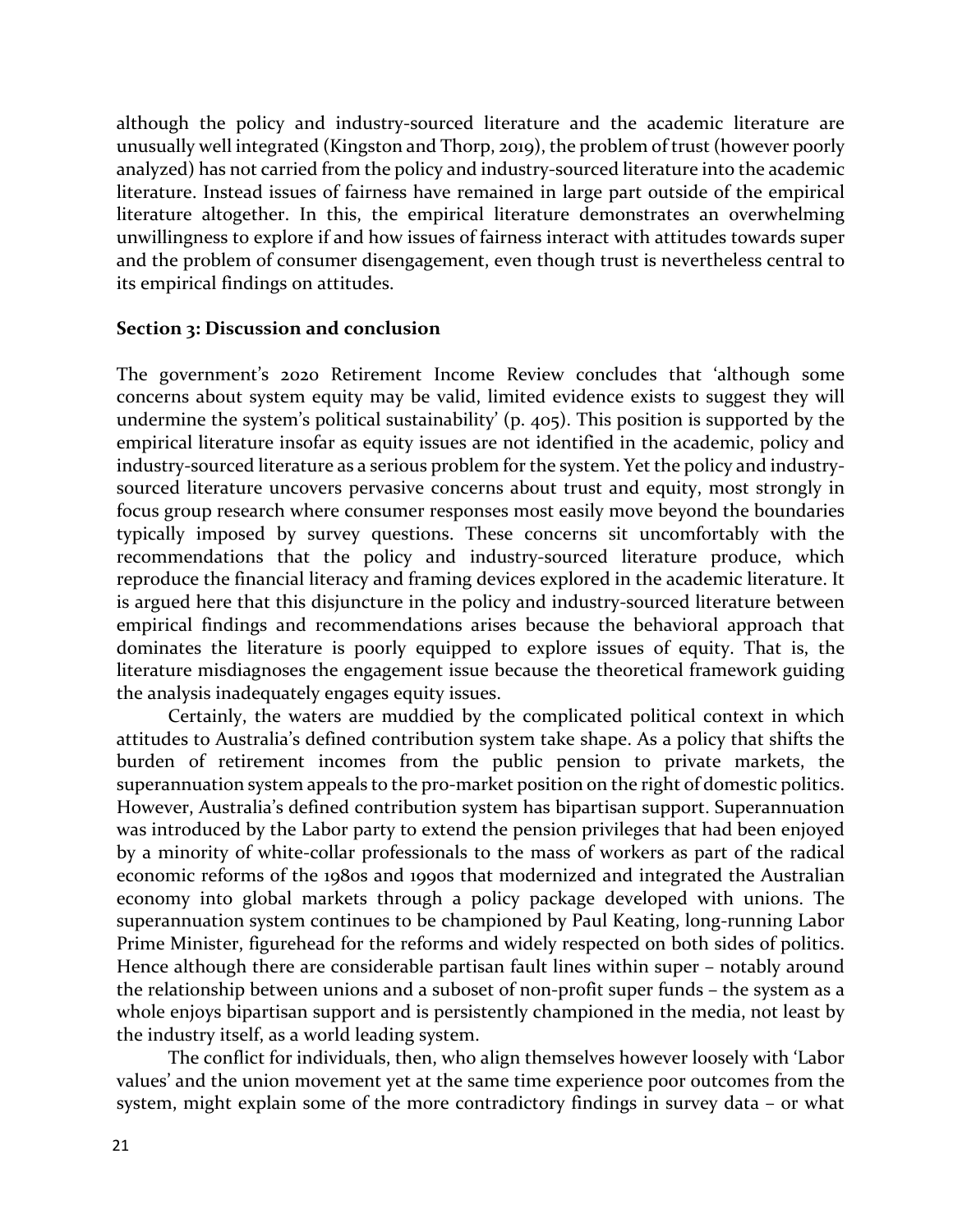Suncorp (2012) terms the 'love/hate relationship' that Australians have with superannuation. Certainly these conflicting political rationales are unhelpful to the task of making sense of attitudes towards super.

In contrast to the behavioral approach to superannuation, the literature on political alienation provides a theoretical framework that is capable of integrating concerns about equity in meaningful ways. This is a particularly important approach given the way that responsibilities associated with citizenship have extended over the last four decades into the realm of financial responsibility, not least in the shift from defined benefit to defined contribution pensions.

The political alienation framework (Schraff, 2019; Emmenegger, Marx and Schraff, 2015; Rovny and Rovny, 2017; Ferragina et al, 2022) explains which economic groups disengage with mainstream politics and why, and can thus be overlaid onto the problem of disengagement in superannuation. This suggests that disadvantage experienced by 'outsiders' to the system (Rueda, 2005) has a role in driving the rejection of responsibilities to the defined contribution system that are widely observed across the system. That is, the dynamics of distributional equity within the system are critical to making sense of the problem of disengagement.

By collecting extensive information about the financial circumstances of households, the financial diaries data are amendable to this approach. Repeated in-depth qualitative interviews allow the financial diaries study to draw on rich detail in assessing households' insider/outsider status in relation to the pension system. Comparing insider/outsider status to indicators of pension system engagement, such as checking one's statement, knowing one's investment stream and making voluntary contributions, reflects clear patterns that show that insider households tend to be engaged and outsider households disengaged. The only significant exception to this is in the case of a number of households that consciously reject superannuation in favor of investment properties.

Moreover, the link between alienation and disengagement is suggested by the much stronger concerns about fairness amongst outsider households. Compared to insiders, outsiders feel much more strongly that the system is unfair and that they themselves have been left behind by the system. This reflects the disenchantment and estrangement from the system that is the focus of the political alienation literature.

The fit between political alienation and alienation from the defined contribution system, however, is not seamless. Notably, there are much more tangible rewards to be reaped from participating in the defined contribution pension system than from participating in the electoral system. This could be expected to lessen the likelihood of nonparticipation in superannuation by outsiders because the costs of non-participation are higher. Yet on the other hand, there are more alternatives to superannuation than there are to the political system. Hence, individuals who reject the superannuation system can abstain by allocating money to alternative assets, such as real-estate, which counter the costs imposed by noncooperation.

Either way, the parallels remain significant. For Australian employees, both voting and having a superannuation account are mandatory and although both democracy and superannuation are widely celebrated in Australia, it is well known that they both have unequal distributional consequences. The financial diaries data shows that people feel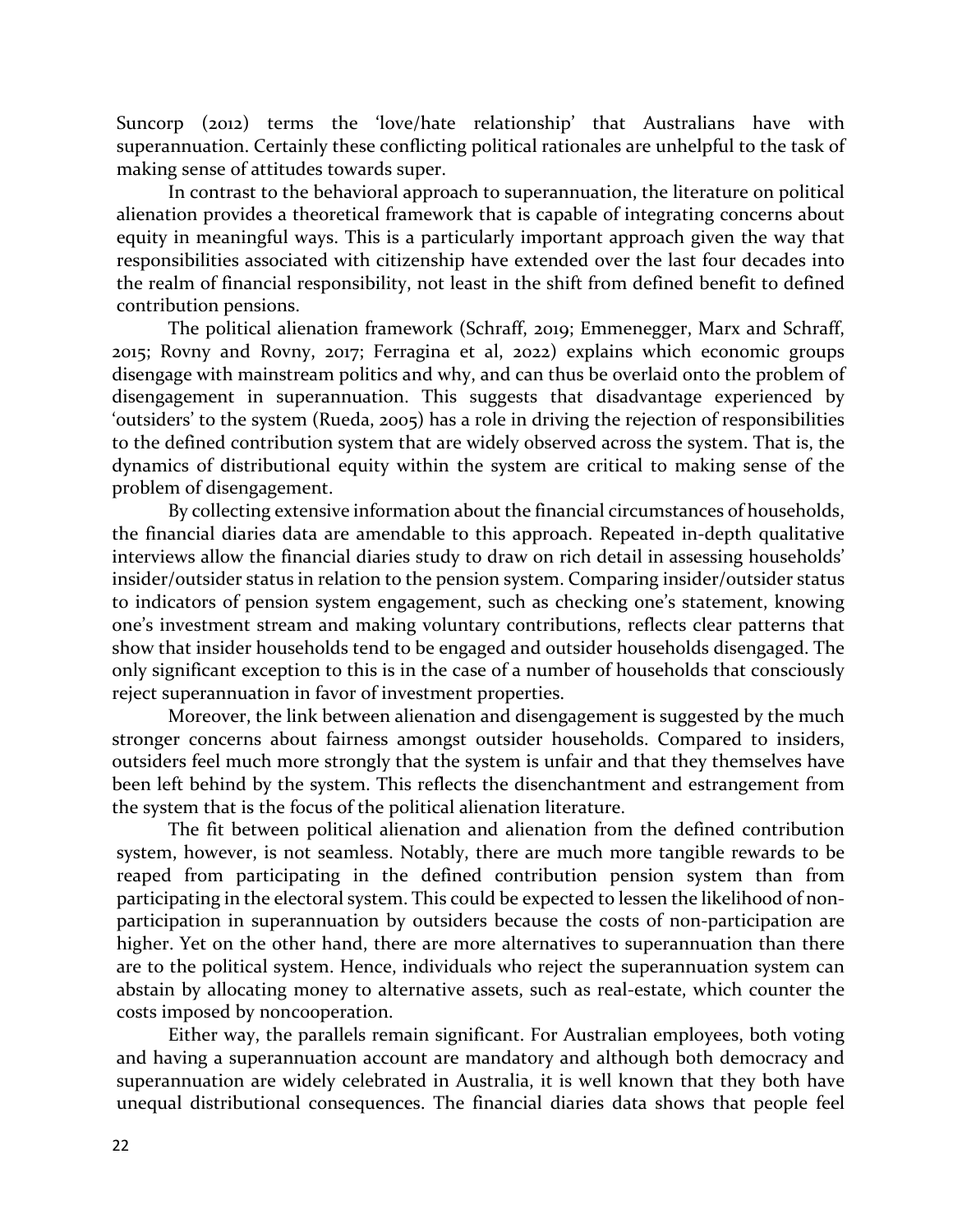alienated from the pension system - both estranged and untrusting - insofar as they feel that the system is not designed for people like them and that it systematically favors some groups and not others. This is not dissimilar to political alienation, by which individuals feel disenchanted with and estranged from an electoral system that they see as fundamentally unfair. Goodin and Dryzek's phrase 'don't play if you can't win' seems equally applicable.

This approach offers an alternative explanation to the conventional claim that a lack of financial literacy drives poor household engagement with the pension system. This is not to say that financial literacy has no bearing on disengagement but rather to recognize that financial literacy is a partial explanation for disengagement and that causality between financial literacy and engagement is complicated and certainly not complete. Moreover, the proposition that alienation drives some degree of disengagement is not disrupted by the potential endogeneity of financial illiteracy driving disengagement. That is, alienation is not driven by low financial literacy but by caring duties, precarious employment and low wages. Alienation can thus be seen as one piece of the complex puzzle of household disengagement in pension savings.

At issue, then, is that distributional issues do matter. This is perceptible in the existing literature, where 'a sense of injustice', disenchantment and trust issues are repeatedly picked up on in survey and focus group research but swept to the side in a focus on affecting change in individuals and pension providers that steers clear of critique of the system itself. The financial diaries findings show that when households are asked about fairness in the pension system, they have clear concerns. Moreover, by showing that households that are systematically disadvantaged in the system not only are much more likely to be disengaged but have much stronger convictions about unfairness in the system, the findings link disengagement to alienation. The study's findings thus demonstrate an important gap in conventional approaches to understanding the financial behavior of households. This suggests that the behaviorist focus on financial literacy may not be effective in bringing disengaged households into active engagement with the system unless perceptions about systemic fairness are addressed. Contrary to the federal government's Retirement Income Review, concerns about system equity may undermine the system's political sustainability after all.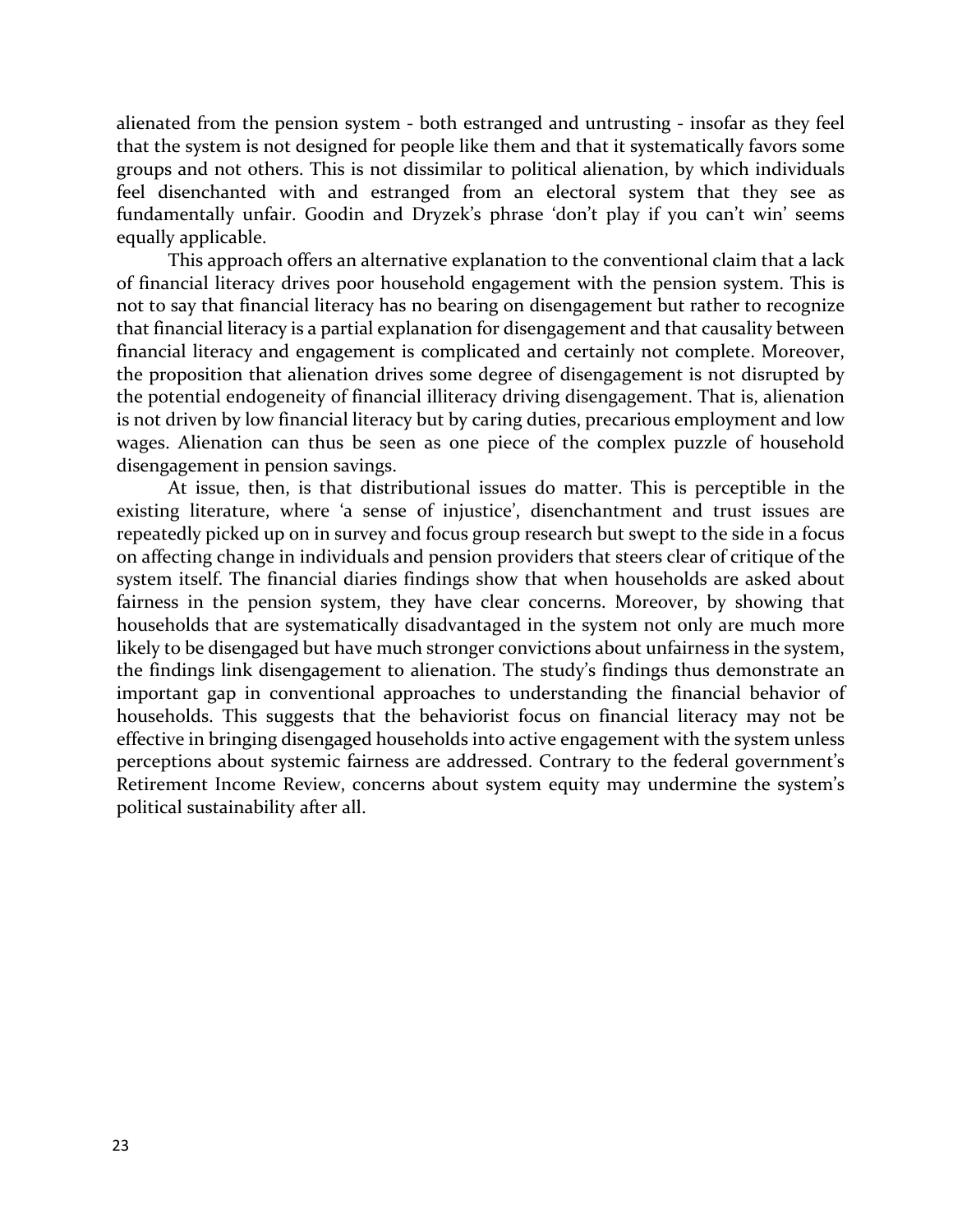# **References**

Abid, Y and C. O'Donoghue (2014) Citizens' Attiudes to Pension Reform and Redistribution. *Social Policy & Society*, 13(2):203-220.

Agnew, Bateman and Thorp (2013) Financial literacy and retirement behavior in Australia. *Numeracy*, 6(2):Article 7.

Agnew, J., Dalton, J.N. Bateman, H. and S. Thorp (2013) Superannuation Knowledge and Plan Behaviour. *JASSA* 1:45-50.

Agrawal, S., Chomsisengphet, S. and C. Lim (2017) What shapes consumer choice and financial products? A review. *Annual Review of Financial Economics*, 9:127-146.

Agunsoye, A. (2021) 'Locked in the Rat Race': Variegated financial subjectivities in the United Kingdon. *Environment and Planning A: Economy and Space*, 53(7):1828-1848.

Ailon, G. (2021) 'Life is about risk management': Lay finance and the generalization of risk thinking to nonfinancial domains. *Socio-Economic Review*, 19(2):469-486.

Ali, P., Anderson, M., Clark, M. Ramsey, I. and C. Shekhar (2015) No thought for tomorrow: Young Australian adults' knowledge, behavior and attitudes about superannuation. *Law and Financial Markets Review*, 9(2):90-10

ANZ (2015) ANZ survey of adult financial literacy in Australia. Melbourne: ANZ.

ASFA (2020a) Superannuation and Australians' expectations. Sydney: Association for Superannuation Funds of Australia.

ASFA (2011) Consumer attitudes to superannuation and super policy issues. Sydney: Association of Superannuation Funds of Australia.

Australian Government (2020) Retirement income review. Canberra: Commonwealth of Australia.

Australian Government (2010) Super system review: Final report. Canberra: Commonwealth of Australia.

Au-Yeung, T.C. and K.K. Chan (2020) Crafting the Financial-Subject: A qualitative study of young workers' experiences in financialized pension investment in Hong Kong. *Journal of Social Policy*, 49(2):323-341.

Badarinza, C., Campbell, J.Y and T. Ramadorai (2016) International comparative household finance. *Annual Review of Economics*, 8:111-144.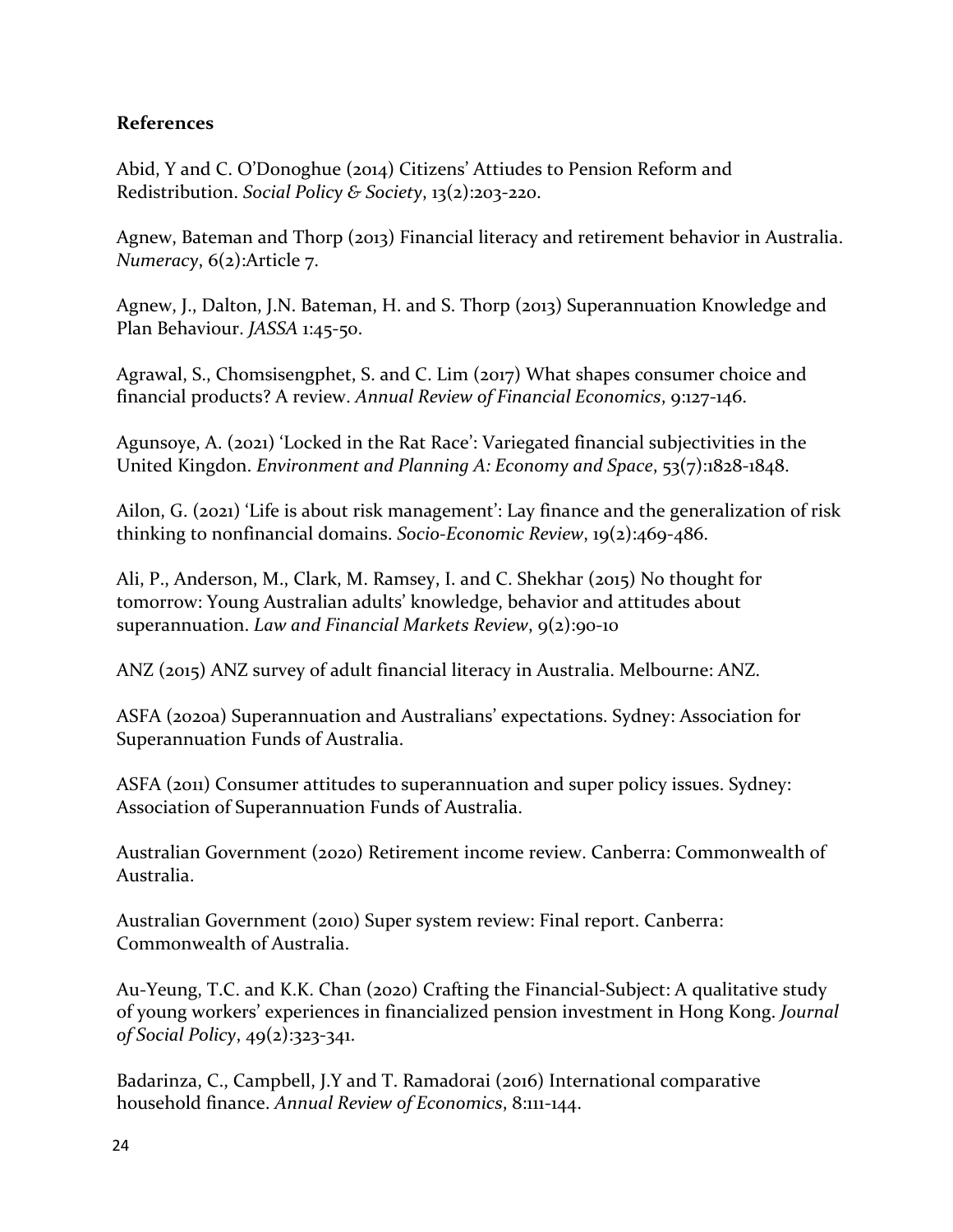Bateman, H., Dobrescu, L.I., Newall, B.R., Ortmann, A. and S. Thorp (2016) As easy as pie: How retirement savers use prescribed investment disclosures. *Journal of Economic Behaviour & Organization*, 121:60-76.

Bateman, H., Eckhert, C., Geweke, J., Louviere, J., Satchell, S., and S. Thorp (2016) Risk presentation and portfolio choice. *Review of Finance*, 20(1):201-229.

Bateman, H., Eckhert, C., Geweke, J., Louviere, J., Satchell, S., and S. Thorp (2011) Investment risk framing and individual preference consistency. Sydney: UNSW. UNSW Business School Research Paper #2010ACTLO8

Bateman, H., Stevens, R. and Lai, A. (2018) Risk information and retirement investment choice mistakes under prospect theory. *Journal of Behavioural Finance*. 16(4):279-296.

Benartzi, S. and R. Thaler (2007) Heuristics and Biases in Retirement Savings Behaviour. *Journal of Economic Perspectives* 21(3): 81-104.

BETA (2020) Retirement planning, saving and attitudes: Survey report. Canberra: Behavioural Economics Team of the Australian Government.

Butt, A., Foster, D., Thorp, S. and G. Warren (2018) One Size Fits All? Tailoring Retirement Plan Defaults. *Journal of Economic Behaviour & Organization* 145: 546-566.

Bryan, D., and M. Rafferty (2017) The financial responsibilities of our grandparents: [toward a political economy of pension restructuring](https://researchrepository.rmit.edu.au/esplorows/assetMapper?instCode=61RMIT_INST&path=http%3A%2F%2Fresearchbank.rmit.edu.au%2Fview%2Frmit%3A2006080102) In: *The Contradictions of Pension Fund Capitalism*, Labor and Employment Research Association, Ithaca, United States.

CEPAR (2018), Retirement Income in Australia: Part III – Private Resources. Sydney: ARC Centre for Excellence in Population Aging Research.

Choi, J.J. (2015) Contributions to defined contribution pension plans. *Annual Review of Financial Economics*, 7:161-178.

CHOICE (2016) Project superpower: Informing a strategy to engage people with their superannuation, Sydney: CHOICE.

Clare, R. (2012) *Equity and superannuation – the real issues*. Sydney: ASFA.

Clark, G., Duong, H., Gerrans, P. et al. (2013) A review of retirement savings investment behaviours: Theory and Evidence. Melbourne: CSIRO-Monash Superannuation Research Cluster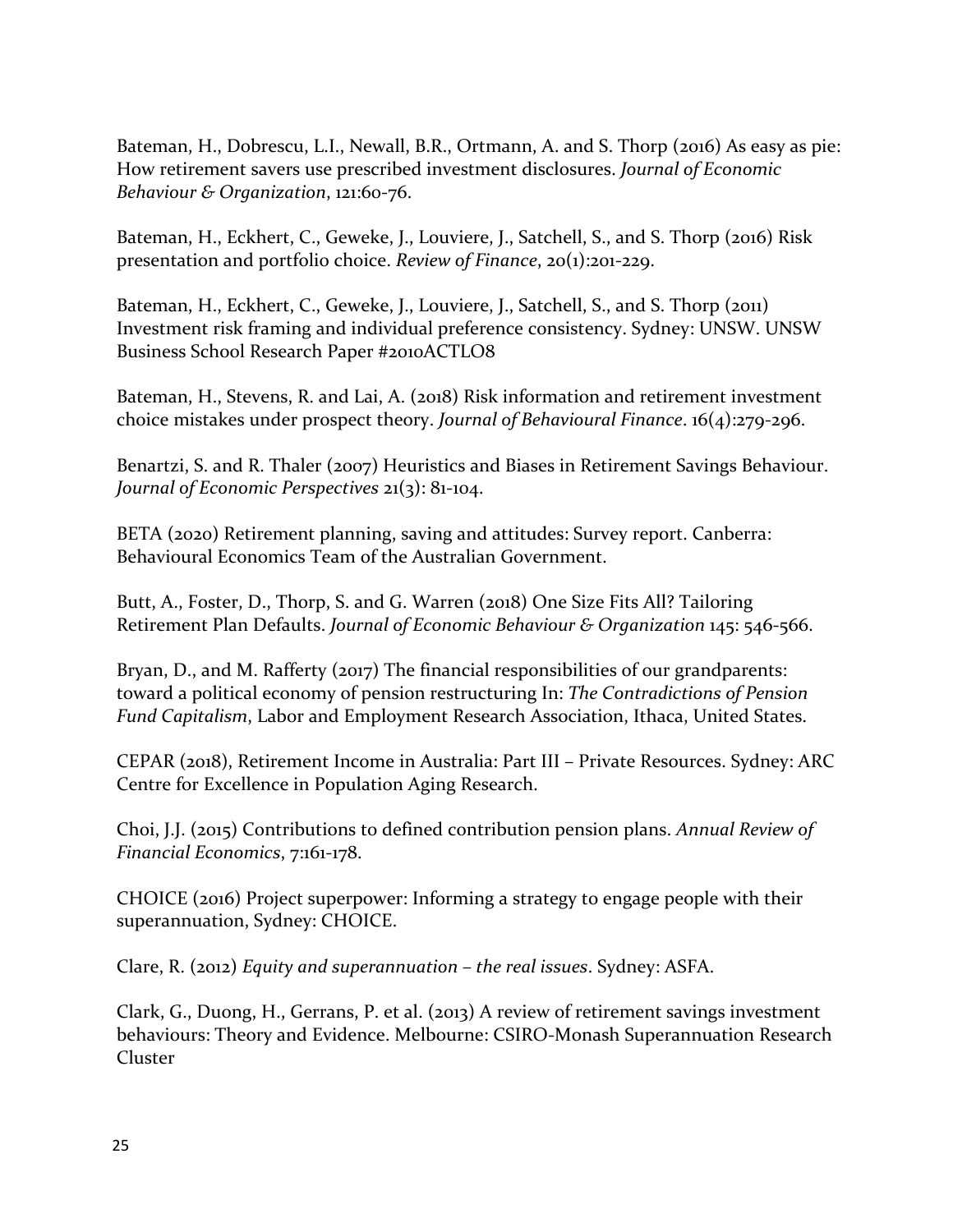Colmar Brunton (2019) Australian Taxation Office: Shaping community beliefs, attitudes and norms to achieve willing and correct participation in the tax & super systems. Canberra: Colmar Brunton Social Research.

Colmar Brunton (2010a) Australian Taxation Office: Investigating superannuation: Quantitative investigation with superannuation consumers. Canberra: Colmar Brunton Social Research.

Colmar Brunton (2010b) *Understanding superannuation preliminary report: Qualitative investigation with employers, consumers & industry*. Prepared for the Australian Taxation Office. Canberra Colmar Brunton Social Research.

Donald, S. (2009) Beneficiary, investor, citizen: Characterising Australia's super fund participants. Sydney: University of New South Wales. UNSW Law Research Paper No. 2009-8

Emmenegger, P., Marx, P. and D. Schraff (2015) Labour market disadvantage, political orientations and voting: How adverse labor market experiences translate into electoral behavior. *Socio-Economic Review* 13(2): 189-213.

Fehr, E. and Schmidt, K.M. (1999) A theory of fairness, competition and cooperation. *The Quarterly Journal of Economics*, 114(3):817-868.

Feng, J. (2014) The Effect of Superannuation Tax Incentives on Salary Sacrifice Participation. *Economic Record*. 90: 59-73.

Fernandes, D., Lynch, J.G and R.G. Netemeyer (2014) Financial literacy, financial education and downstream financial behaviors. *Management Science*, 60(8):1861-1883.

Ferragina, E., Arrigoni, A. and T.F. Spreckelsen (2022). *Review of International Political Economy*, 1:114-151.

Foster, D.F, Ng, J. and M. Wee (2015) Presentation format and financial literacy: Accessibility and assessability of retirement savings statements. *Journal of Consumer Affairs*, 49(3):519-549.

FSC (2017) Millennials' engagement with superannuation. Sydney: Financial Services Council.

FSC/ING (2014) Superannuation Sentiment Index. Sydney: Financial Services Council.

Gallery, N., Gallery, G. and K. Irving (2011) Superannuation fund members and financial planning advice. Personal Finance & Investments Conference Paper.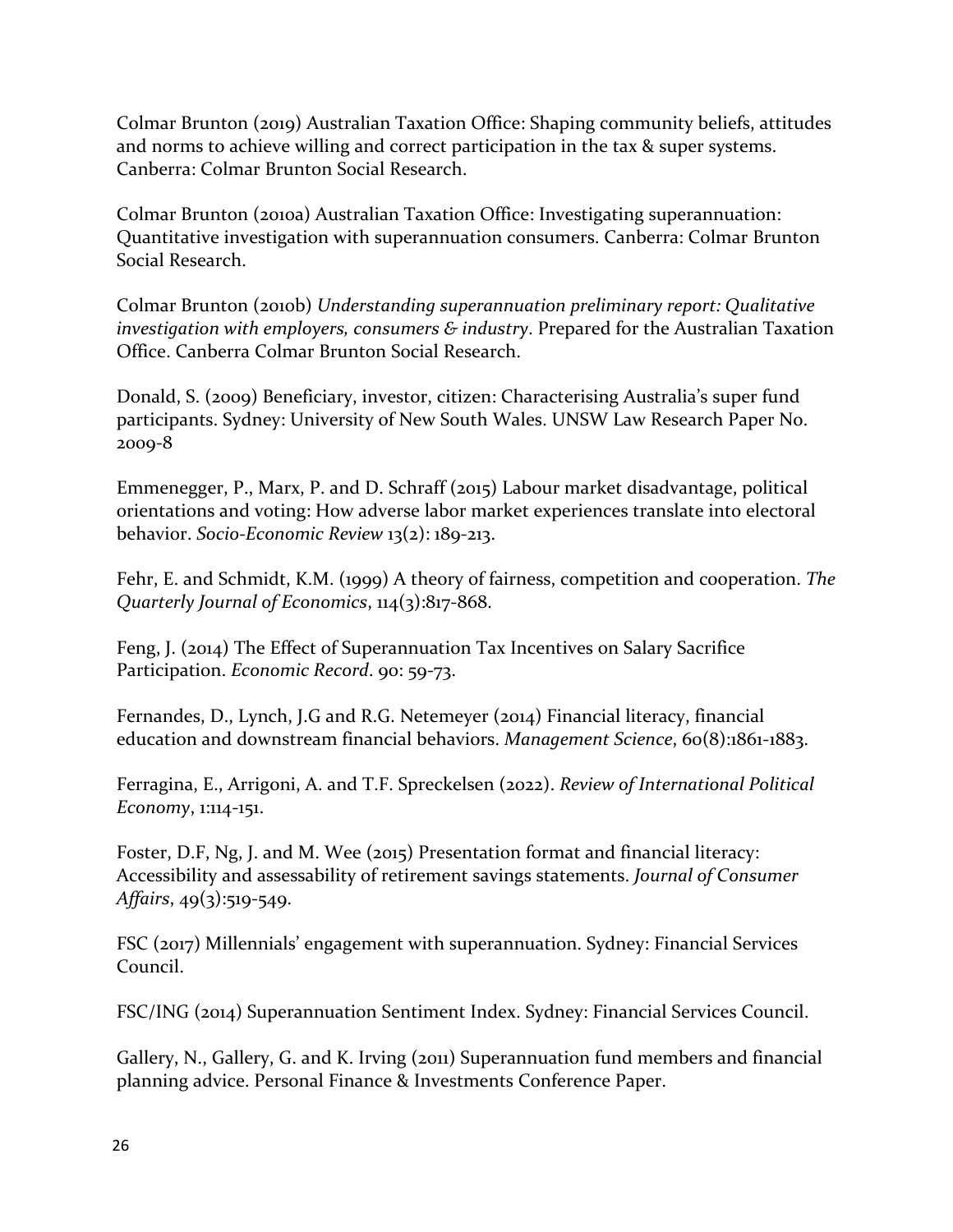Gerrans, P. (2012) Retirement savings investment choices in response to the global financial crisis: Australian evidence. *Australian Journal of Management*, 37(3):415-439.

GfK (2018) Superannuation Guarantee Research. Prepared for The Australian Taxation Office. Sydney: GfK Australia.

Goodin, R. and J. Dryzek (1980) Rational Participation: The Politics of Relative Power. *British Journal of Political Science* 10(3): 273-292.

van Groezen, B. Kiiver, H. and B. Unger (2009) Explaining Europeans' preferences for pension provision. *European Journal of Political Economy*, 25:237-246.

Grudnoff, M. and E. Littleton (2021) Rich men and tax concessions. Australia Institute. **Discussion Paper.**

Hastings, J.S., Madrian, B.C. and W.L. Skimmyhorn (2013) Financial literacy, financial education, and economic outcomes. *Annual Review of Economics*, 5(1):347-373.

Hershey, D.A., Jacobs-Lawson, J.M and J.T. Austin (2012) Effective financial planning for retirement in Wang (Ed.) *The Oxford Handbook of Retirement*. Oxford: Oxford University Press

Jaime-Castillo, A. (2013) Public opinion and the reform of the pension systems in Europe: The influence of solidarity principles. *Journal of European Social Policy*, 23(4):390-405.

Kahneman, D., Knetsch, J.L. and Thaler, R.H. (1986) Fairness and the assumptions of economic. *Journal of Business*, 59(4):285-300.

Kahneman, D. and A. Tversky (1979) On the interpretation of intuitive probability: A reply to Jonathan Cohen. *Cognition*, 7(4):409-411.

Kaifala, G.B., Paisey, C. and N.J Paisey (2021) The UK pensions landscape-A critique of the role of accountants and accounting technologies in the treatment of social and societal risks. *Critical Perspectives on Accounting*, 75:102091.

Kingston, G. and S. Thorp (2019) Superannuation in Australia: A survey of the literature. *Economic Record*, 95(308):141-160.

Lynch, J. and M. Myrsklä (2013) Always the Third Rail? Pension income and policy preferences in European democracies. *Comparative Political Studies*, 42(8):1068-1097.

Langley, P. (2006) The making of investor subjects in Anglo-American pensions. *Environment and Planning D: Society and Space*, 24:919-934.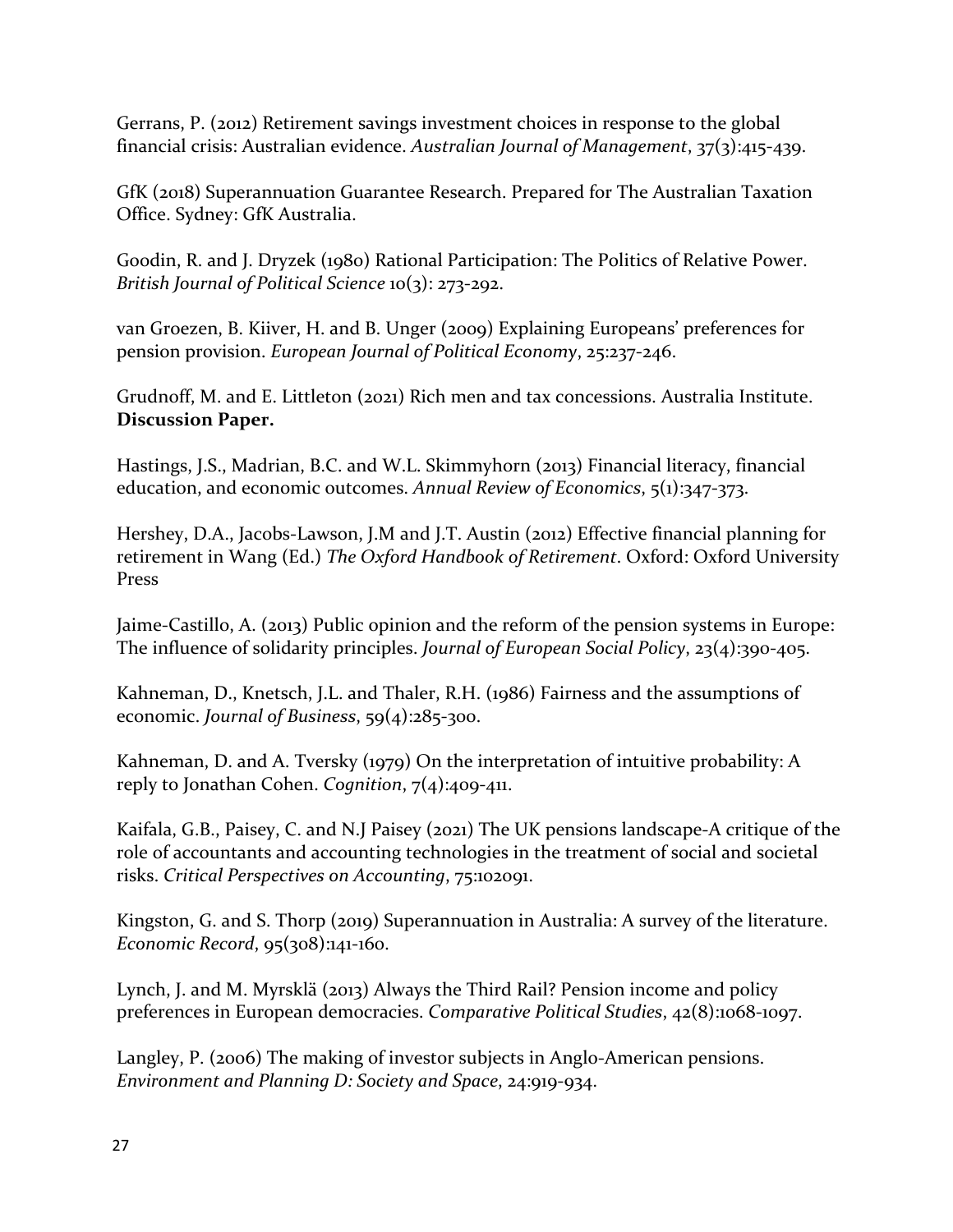Lind, A.E and Arndt, C. (2016) *Perceived fairness and regulatory policy: A behavioral science perspective on government-citizen interactions*. Paris: OED. OECD Regulatory Policy Working Papers #6.

Lindvall, J. and D. Rueda (2013) The insider-outsider dilemma. *British Journal of Political Science*, 44(2):475-507.

Lusardi, A., and O.S. Mitchell (2011) Financial literacy and planning: Implications for retirement wellbeing. Working Paper #w17078. Cambridge, National Bureau of Economic Research.

Martin, R. (2001) *Financialization of daily life*. Philadelphia: Temple University Press.

Marx, P. and G. Picot (2013) The party preferences of atypical workers in Germany. *Journal of European Social Policy*, 23(2):164-178.

Melbourne Institute (2021) Poverty Lines: Australia (March Quarter). The University of Melbourne.

Mercer (2013) Mercer superannuation sentiment index study – returning to better times. Sydney: Mercer Australia.

Parrish, T. and S. Delpachitra (2012) On selection of superannuation fund: Impact of choice and information. *Economic Paper: A journal of applied economics and policy*,  $31(3):369-379.$ 

Pellandini-Simanyi, L. (2021) Reluctant Financialisation: Financialisation without financialized subjectivities in Hungary and the United States. *Environment and Planning A: Economy and Space,* 53(4):785-808.

Productivity Commission (2018a), 'How to Assess the Competitiveness and Efficiency of the Superannuation System', Canberra: Commonwealth of Australia.

Productivity Commission (2018b) Superannuation: Assessing efficiency and competitiveness, inquiry report. Canberra: Australian Government. Technical Supplement #9.

Rueda, D. (2005) Insider-Outsider Politics in Industrialised Democracies: The Challenge to Social Democratic Parties. *American Political Science Review,* 99(1): 61-74.

Rovny, A. and J. Rovny (2017) Outsiders at the ballot box: Operationalisations and political consequences of the insider-outsider dualism. *Socio-Economic Review*, 15(1):161- 185.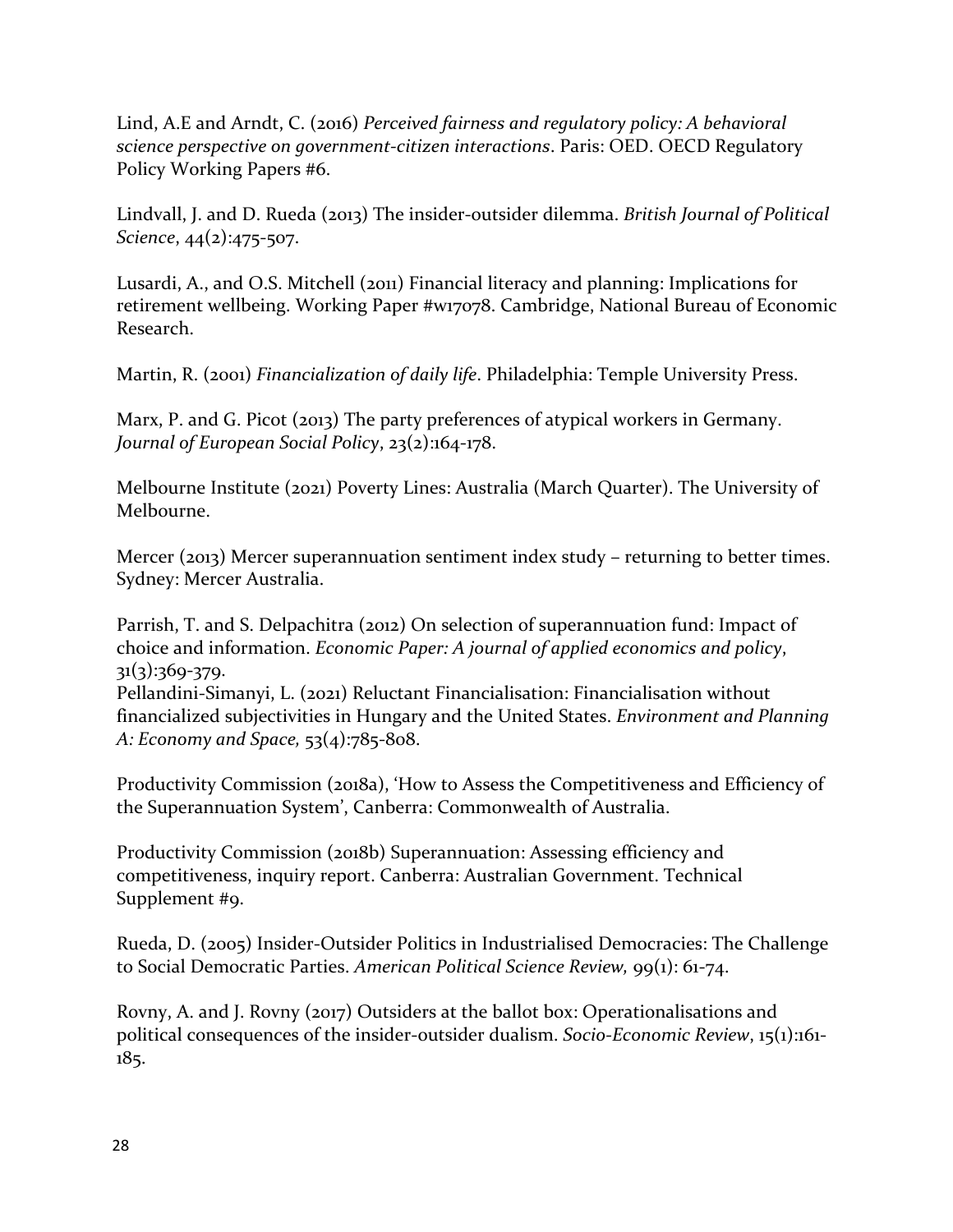Santos, A.C. (2017) Cultivating the self-reliant and responsible individual: The material culture of financial literacy. *New Political Economy*, 22(4):410-422.

Schäfer, A. and H. Schwander (2019) 'Don't play if you can't win': Does economic inequality undermine political equality? *European Political Science Review*, 11:395-413.

Schraff, D. (2019) Politically alienated through low-wage work? Evidence from Panel Data. *Swiss Political Science Review* 25(1): 19-39.

Solt, F. (2008) Economic inequality and democratic political engagement. *American Journal of Political Science*, 52(1):48-60.

Speelman, C.P., Clark-Murphy M. and P. Gerrans (2013) Decision-making clusters in retirement savings: Gender differences dominate. *Journal of Family and Economic Issues*, 34:329-339.

Suncorp (2016) Suncorp Attitudes to Super Report. Brisbane: Suncorp Group.

Suncorp (2012) Suncorp-ASFA Super Attitudes Report. Brisbane: Suncorp Group.

Taylor-Gooby, P., Heuer, J., Chung, H., Leruth, B., Mau, S. and K. Zimmerman (2020) Regimes, Social Risks and the Welfare Mix: Unpacking attitudes to pensions and childcare in Germany and the UK through deliberative forums. *Journal of Social Policy*,  $49(1):61-79.$ 

Thorp, S., Bateman, H., Dobrescu, I, Newell, B. and A. Ortmann (2020) Flicking the switch: How fee and return disclosures drive retirement plan choice. *Journal of Banking and Finance*, 121:1-16.

Verve (2019) Make our future fair: What millennial women want from the superannuation system. Byron Bay: Verve Super.

Waine, B. (2006) Ownership and Security: Individualised pensions and pension policy in the United Kingdom and the United States. *Competition & Change*, 10(3):321-337.

Weiss H. (2020) The reproduction of capital through financial education. *Economy and Society*, 49(2):312-328.

Weiss, H. (2015) Finanacialization and its discontents: Israelis negotiating pensions. (*American Anthropologist*, 117(3):506-518.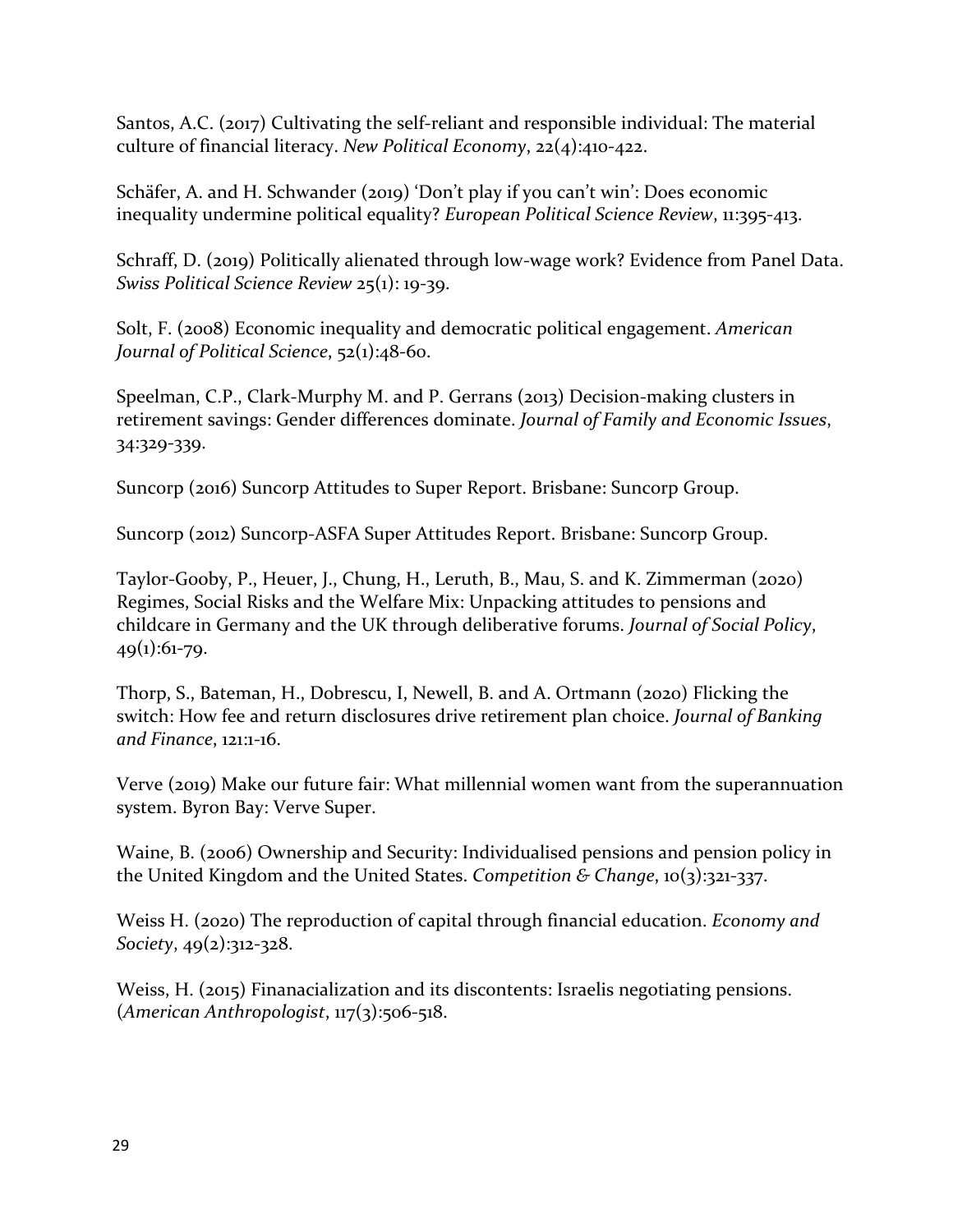#### **APPENDIX 1: Notes on Figure 2**

The figure combines objective and subjective measures of attitudes, engagement and disadvantage in the superannuation system drawn from the financial diaries study undertaken by the author in 2020 and 2021.

- 'Insider/outsider' is an objective measure that characterizes if the individual/household has an overall advantaged or disadvantaged position in the superannuation system based on an array of factors, as per discussion on page 7-9.
- 'Super works well for me' is a subjective indicator that refers to answers given to two questions delivered in different waves, which asked respondents to evaluate the statement: 'The superannuation system works well for people like me' and 'The superannuation system was designed for people like me'. 'Concerns about fairness' reflects responses to five statements: The super system is fair, the super system unfairly favours wealthy households, the super system tends to leave women and carers behind, the super system tends to leave low-paid and casual workers behind, and the super system tends to leave freelance workers behind.
- 'Super balance relative to recommended amount' uses the Australian Superannuation Fund Association's Comfortable Standard, calibrated to the age of the individual/household. Balances that are less than 50% of the recommended level are defined as 'very low', those that are 50-75% of the recommended level are defined as 'low'; those that are 75%-110% are defined as 'mid' and those over 110% of the recommended level are defined as 'high'.
- 'Stable income and equivalised income level' is an objective measure based on the employment status of the household head/s over the last 5 years. 'N' indicates that the individual is usually self-employed, on a contract of one year or less or casual. Equivalized income level takes account of dependent children. 'Low' income is defined as less than \$80,000 per year for a two income household with dependent children or less than \$65,000 for an uncoupled household with dependent children. For households without dependent children, the thresholds are \$70,000 for couples and \$50,000 for uncoupled households. 'High' income households are above \$180,000 for a two-income household with dependent children and above \$130,000 for uncoupled households without dependent children. Note that colouring of this cell takes into account advantaged/disadvanted employer contribution status.
- 'Advantaged/disadvantaged employer contribution' refers to either receiving employer contributions in excess of the standard 9.5% of wages, such as in the case of federal public servants, university staff and some financial sector workers; or receiving in excess of 25% of wages in the form of overtime, which does not accrue superannuation.
- Indicators of engagement are 'checks statements', 'knows investment stream', 'Calculated retirement needs' and 'good understanding of fees' are both subjective indicators, the half fraction reflects moderate understanding of fees.
- 'Freelance voluntary contributions' are only noted in the negative for households that do freelance work but don't pay themselves super. Blank cells in this column denote no freelance work undertaken by the household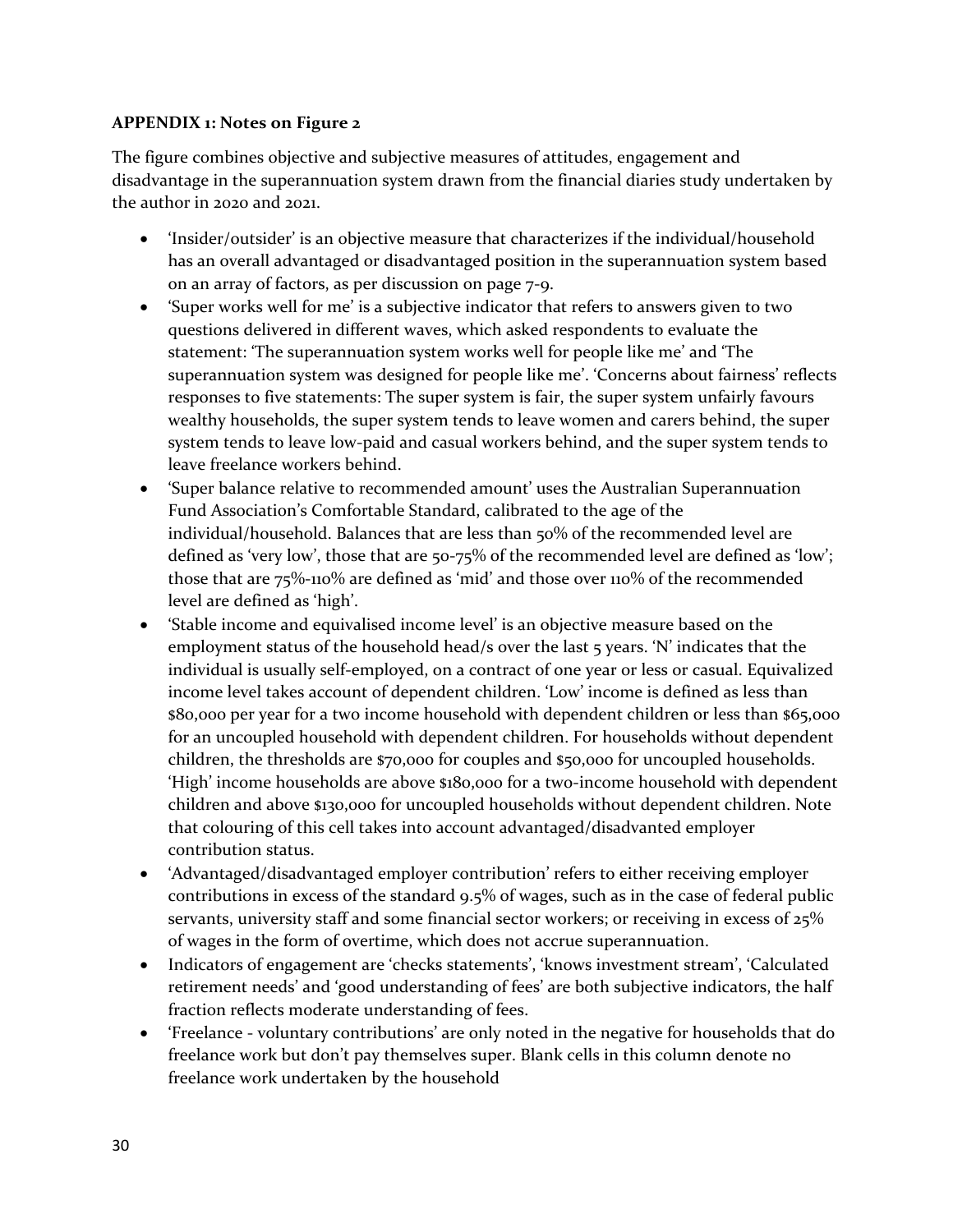- For households at the outer reaches of the age scale, a limited number of indicators are implied. A young married couple that report planning for a family have the box checked for 'time off work caring' based on the reasonable expectation that this will occur. Similarly, a young couple, both in graduate positions of very high paid professions are identified as high income, based on reasonable expectations. This household also has the box ticked for investment property, expressing a distinct predilection for real estate investment expressed throughout the survey period and realistic plans for the near future. Similarly, pre-retiree respondents
- This approach is taken with two households that are very young where outcomes can be reasonably implied.

| title                                      | year | <b>Produced for</b>                  | Undertaken |  |  |  |
|--------------------------------------------|------|--------------------------------------|------------|--|--|--|
|                                            |      |                                      | by         |  |  |  |
|                                            |      |                                      | consulting |  |  |  |
|                                            |      |                                      | firm?      |  |  |  |
| Superannuation and Australians'            | 2020 | Association of Superannuation        | Y          |  |  |  |
| expectations                               |      | Funds of Australia                   |            |  |  |  |
| Community attitudes to superannuation,     | 2010 | Association of Superannuation        | Y          |  |  |  |
| retirement income adequacy and             |      | Funds of Australia                   |            |  |  |  |
| government policies on superannuation      |      |                                      |            |  |  |  |
| Shaping community beliefs, attitudes and   | 2018 | <b>Australian Taxation Office</b>    | Y          |  |  |  |
| norms to achieve willing and correct       |      |                                      |            |  |  |  |
| participation in the tax and super system  |      |                                      |            |  |  |  |
| Understanding Superannuation,              | 2010 | <b>Australian Taxation Office</b>    | Y          |  |  |  |
| Preliminary Report: Qualitative            |      |                                      |            |  |  |  |
| investigation with employers, consumers    |      |                                      |            |  |  |  |
| and industry                               |      |                                      |            |  |  |  |
| Superannuation Guarantee Research          | 2018 | <b>Australian Taxation Office</b>    | Y          |  |  |  |
| Investigation Superannuation:              | 2010 | <b>Australian Taxation Office</b>    | Y          |  |  |  |
| Quantitative investigation with            |      |                                      |            |  |  |  |
| superannuation consumers                   |      |                                      |            |  |  |  |
| Retirement planning, saving and attitudes: | 2020 | Behavioural Economics Team of        |            |  |  |  |
| survey report                              |      | the Australian Government            |            |  |  |  |
| Retirement income in Australia: Part III - | 2018 | ARC Centre of Excellence in          |            |  |  |  |
| Private resources                          |      | Population Ageing Research,          |            |  |  |  |
|                                            |      | University of NSW                    |            |  |  |  |
| Suncorp-ASFA Super Attitudes Survey        | 2012 | Suncorp Group and Australian         | Y          |  |  |  |
|                                            |      | Superannuation Fund Association      |            |  |  |  |
| Suncorp Attitudes to Super Report          | 2016 | <b>Suncorp Group</b>                 |            |  |  |  |
| Make Our Future Fair: What millennial      | 2019 | Verve Super                          | Y          |  |  |  |
| women want from the superannuation         |      |                                      |            |  |  |  |
| system                                     |      |                                      |            |  |  |  |
| Superannuation knowledge, behavior and     | 2015 | Centre for International Finance     |            |  |  |  |
| attitudes in young adults in Australia     |      | and Regulation, University of        |            |  |  |  |
|                                            |      | Melbourne                            |            |  |  |  |
| Project Superpower: Informing a strategy   | 2016 | <b>CHOICE</b> and Financial Literacy | Y          |  |  |  |
| to engage people with their                |      | Australia                            |            |  |  |  |
| superannuation                             |      |                                      |            |  |  |  |

#### **APPENDIX 2: List of policy and industry-sourced literature**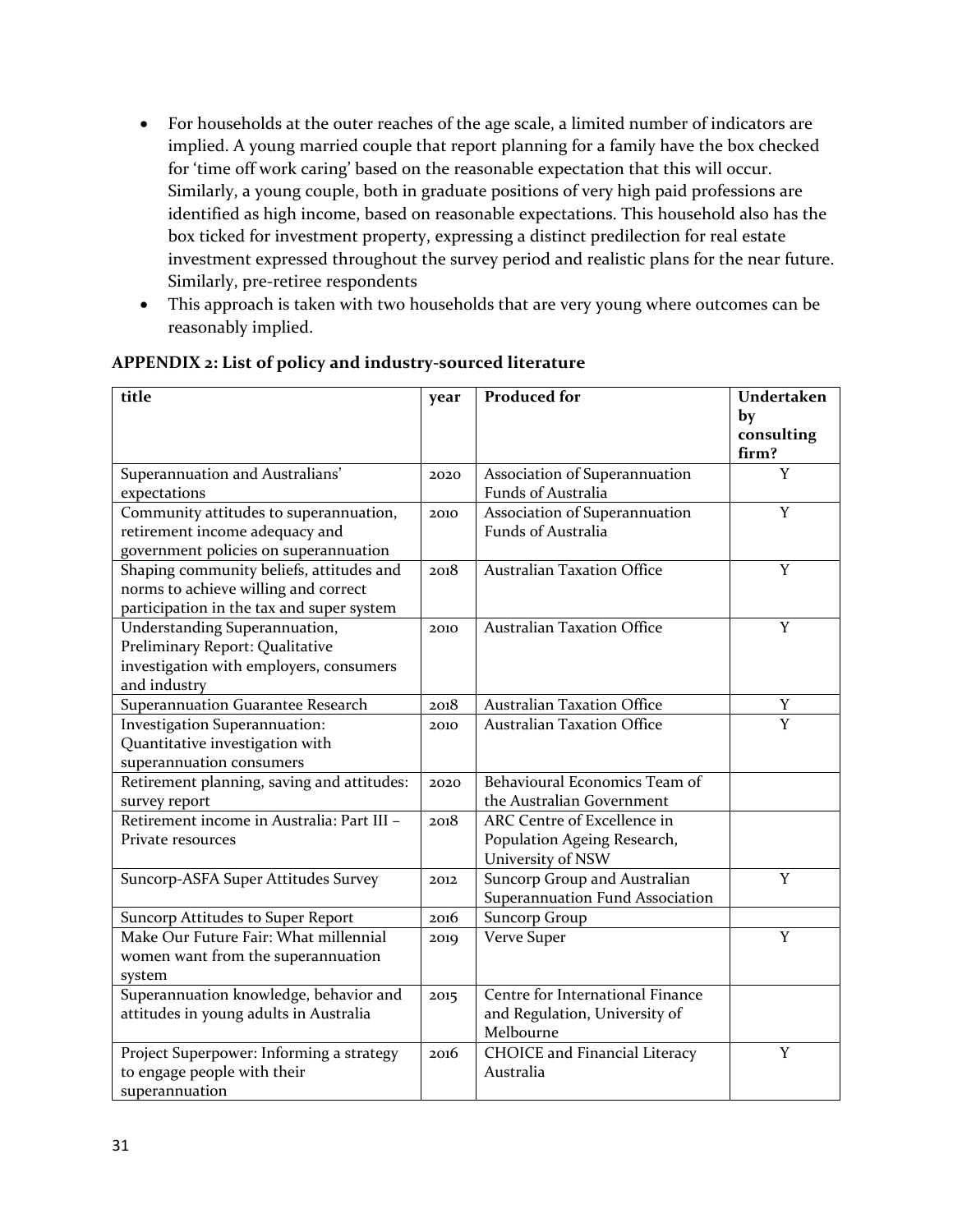| Superannuation Sentiment Index            | 2014 | Financial Services Council and    |  |
|-------------------------------------------|------|-----------------------------------|--|
|                                           |      | <b>ING Direct</b>                 |  |
| ANZ Survey of Adult Financial Literacy in | 2015 | ANZ Bank                          |  |
| Australia                                 |      |                                   |  |
| Millennials' Engagement with              | 2017 | <b>Financial Services Council</b> |  |
| Superannuation                            |      |                                   |  |